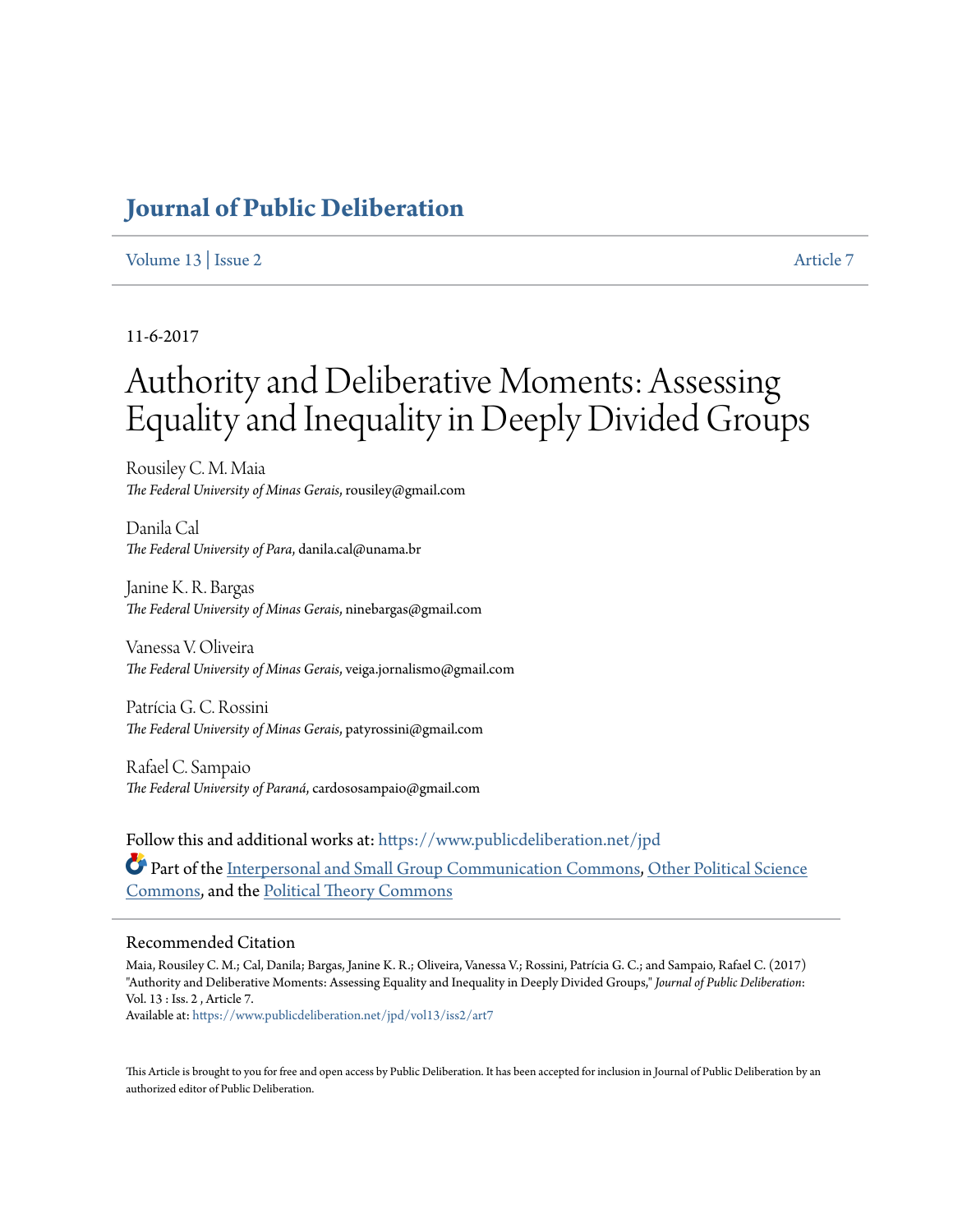Authority and Deliberative Moments: Assessing Equality and Inequality in Deeply Divided Groups

# **Abstract**

The notion of equality is central to public deliberation, but few researches have examined how participants construct interactions in face-to-face group discussion involving unequal conditions of authority. This study analyses discussion between slum residents and police officers in Brazil, focusing on both reciprocal and hierarchical relationships in the flow of deliberation. It contributes to explain that the expression of authority is far from straightforward. Looking at a range of authority sources (expertise, functional position, tradition, life experience) that serve to situate and re-situate participants in relation to each other in discussion dynamics helps clarifying what goes on in deliberative moments. Findings reveal that personal experiences prevail in deliberative moments whereas functional credentials predominate in non-deliberative ones. Yet, the case demonstrates that functional authority is not necessarily dominative but can be combined with certain behaviors (such as empathetic imagination, search for commonalities and self-criticism) that lead to reciprocal interactions. This study provides important insights for organizing deliberation more effectively in contexts of fear, mistrust and resentment.

# **Author Biography**

**Rousiley C. M. Maia,** Ph.D. in Political Science (University of Nottingham, UK), is a Professor of Political Communication in the Federal University of Minas Gerais, Brazil. She is the author of *Deliberation across Deeply Divided Societies* (with J. Steiner, M. C. Jaramillo, and S. Mameli, Cambridge University Press, 2017), *Recognition and the Media* (2014, Palgrave McMillan), *Deliberation, the Media and Political Talk* (2012, Hampton Press). Some of her recent publications have appeared in *European Political Science Review, Political Studies, Journal of Computer-mediated Communication*, *Journal of Communication, Representation, Journal of Political Power, Journal of Public Deliberation,* and in several Brazilian journals.

**Danila G. R. Cal,** Ph.D. in Communication Studies (Federal University of Minas Gerais, Brazil), is an Assistant Professor at the Federal University of Pará. Her master's thesis, which focused on public discourses regarding child domestic workers, received several awards in 2008. Her Ph.D. dissertation was awarded the Compós Prize, National Association of Graduate Programs in Communication in 2014. She is an associate research in the Research Group EME/UFMG. She is the author of the book *Comunicação e Trabalho Infantil Doméstico: política, poder, resistências* and her recent publications have appeared in *Journal of Political Power*, *Galáxia*, *Fronteiras*, *E-Compós*.

**Janine K. R. Bargas is a** Ph.D. student in Communication Studies the Federal University of Minas Gerais, Brazil. She has experience in projects about traditional communities and human rights. She is an associate research in the Research Group EME/UFMG. Her dissertation is about digital media and political organization of Quilombolas communities. Some of her publications have appeared in *Bulletin of Human Sciences of the Museu Paraense Emílio Goeldi* and Logos.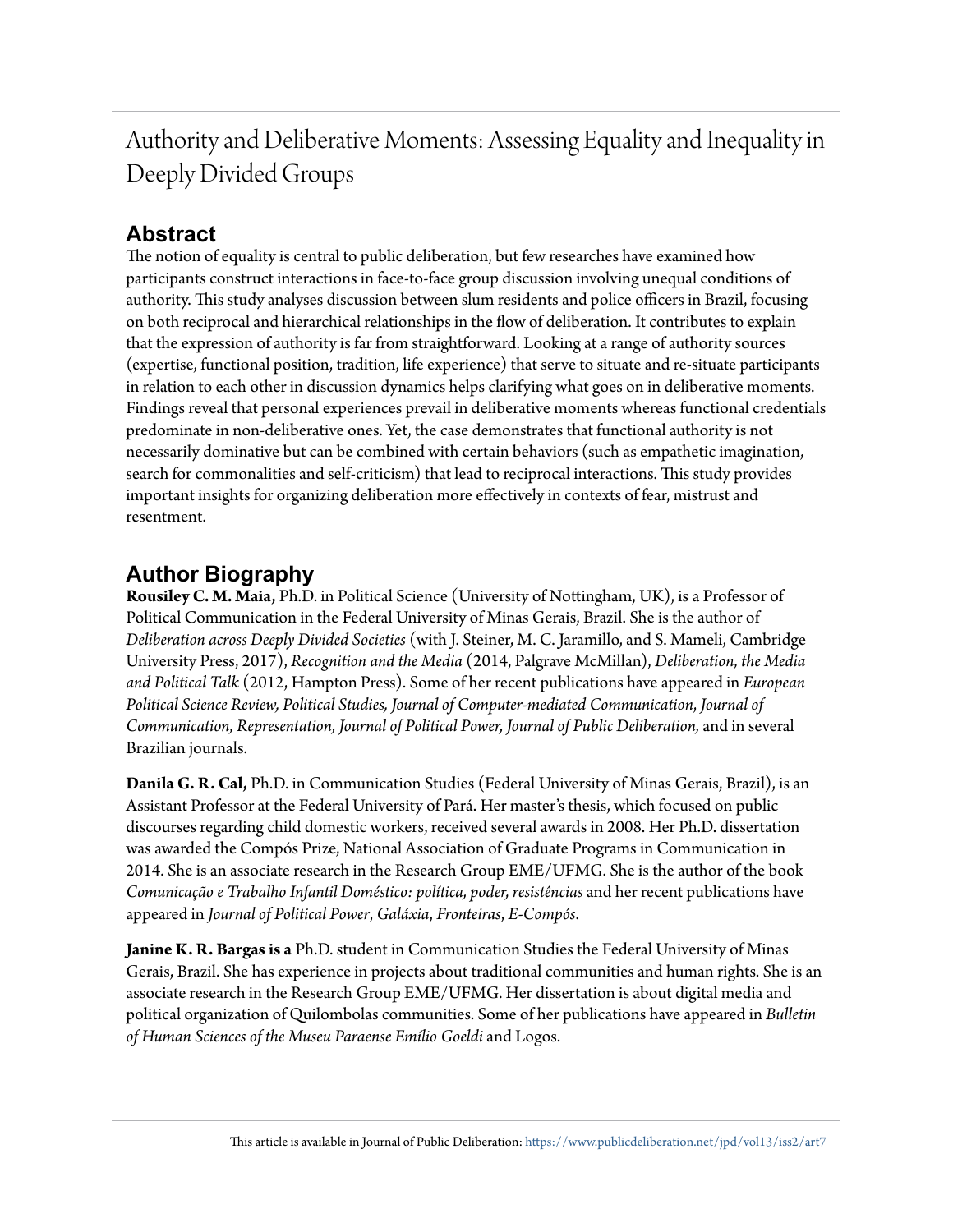**Vanessa V. Oliveira** is a Ph.D. Candidate in Communication Studies at the Federal University of Minas Gerais, Brazil. She was a Fulbright visiting scholar at the University of North Carolina at Chapel Hill, U.S., under the supervision of Jürg Steiner. She was a junior researcher at National Truth Commision of Brazil. Her master thesis on the media controversy regarding the human rights policy in Brazil received an award from the Brazilian Association of Political Communication (Compolítica). She is an associate research in the Research Group EME/UFMG. Some of her recent publications have appeared in *Information Journal of Communication* , *Galáxia*, *Compolítica.*

**Patricia G. C. Rossini,** Ph.D. in Communication Studies (Federal University of Minas Gerais, Brazil), is a postdoctoral research fellow in the School of Information Studies at Syracuse University, USA, where she collaborates with the Center for Computational and Data Sciences. Patricia is also an associate researcher in the Media and Public Sphere Research Group (EME/UFMG). Her work has appeared in books such as the *Handbook of Research on Advanced ICT Integration for Governance and Policy Modeling* (2014)*, A Digital Janus (*2014*); Navigating Cybercultures* (2013)*, International Journal of Communication,* and in several Brazilian journals.

**Rafael C. Sampaio,** Ph.D. in Communication Studies, is an Assistant Professor at the Department of Political Science in the Federal University of Paraná. He is an associate research in the Research Group EME/UFMG. His writings have appeared in the *Journal of Community Informatics*, *Journal of Latin American Communication Research*, *Brazilian Political Science Review,* and in several Brazilian journals.

# **Keywords**

Authority, Deliberation, Deliberative moments, Divided societies, Political talk, Inequality

# **Acknowledgements**

We are grateful to Jürg Steiner, Ana Carolina Vimieiro and members of the Research Group on Media and Public Sphere (EME/UFMG) and the anonymous referees for their suggestions for improving this paper. We thank Rodolfo Rezende and Júlia Ester for coding part of the material. We acknowledge the financial support of the Brazilian research agencies (CNPq, Capes, Fapemig) that made this project possible.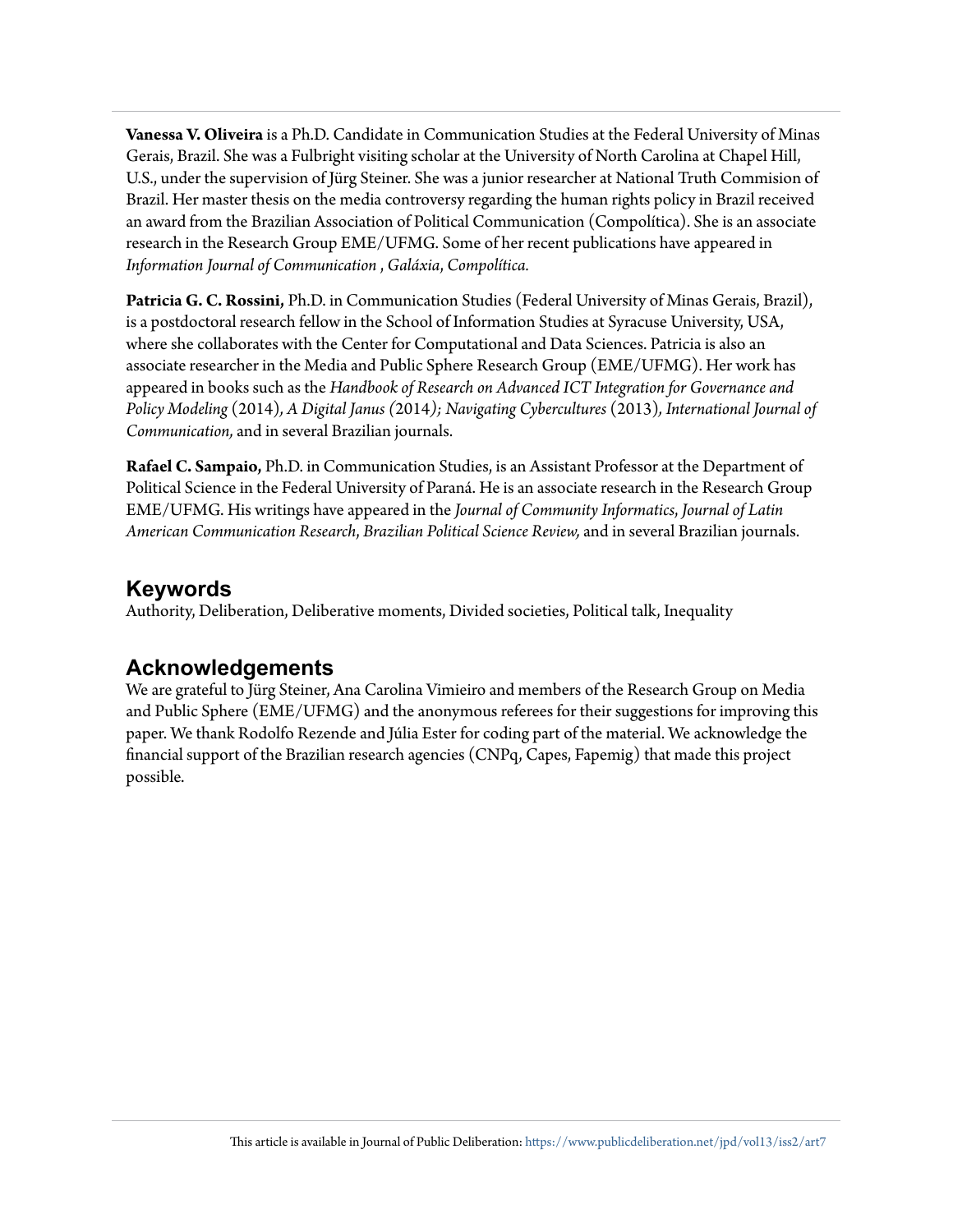#### **Introduction**

The literature on informal talk, political discussion and deliberation is growing at a rapid pace (Conover & Searing, 2005; Maia, 2012, 2017; Marques & Maia, 2010; Moy & Gastil, 2006; Walsh, 2004, 2007; Wyatt, Katz, & Kim, 2000). Conscious of this tendency, researchers are now quite cautious about specifying the features of different group-affiliations and the social conditions and circumstances enabling argumentative discussion (Black, 2008; Grölund, Bächtiger, & Setälä, 2014; Steiner, 2012; Wojcieszak & Mutz, 2009). The topic of authority is central to political theory. However, it is rarely operationalized in empirical research. Although important studies have looked at the dynamics of face-to-face group discussions involving unequal conditions (Gerber, 2015; Karpowitz & Mendelberg, 2014; Mendelberg, Karpowitz, & Oliphant, 2014; Pedrini, Bächtiger, & Steenbergen, 2013; Steiner, 2012; Steiner, Jaramillo, Maia, & Mameli, 2017; Walsh, 2007), these studies have not yet examined moments when conversation is shaped by hierarchical relationships. How authority is enacted in the flow of conversation remains poorly understood; and our knowledge of the sources of authority that constrain or enable dialogue is limited.

This paper contributes to filling this gap. Contrary to scholars who assume that authentic deliberation cannot be established between members of highly uneven authority, we argue that "moments" of constructive dialogue are possible and productive for deliberation. By focusing on intergroup communication between slum-dwellers and police officers in Brazil, we examine what sources of authority are mobilized in both deliberative and non-deliberative moments and how participants unequal in power can construct reciprocal relationships. To develop this study, we conducted six discussion groups with slums inhabitants and police officers in Brazil. This study applies the concept of "Deliberative Transformative Moments" (DTM) (Jaramillo & Steiner, 2014; Steiner et al., 2017), designed to assess how certain elements affect the flow of discussion.

This analysis contributes to explaining the complexity of the notion of equality in the dynamics of face-to-face group discussions. Against a static view of power relationships, our analysis clarifies a range of authority sources that serve to dynamically shape relationships in conversational contexts. Our findings reveal that sources of authority based on life experiences predominate when deliberation is at a high level, whereas functional credentials prevail when deliberation is low. We suggest that the role of authority on deliberation is far from straightforward; functional authority is not necessarily dominative or coercive, and it can be combined with behaviors (such as empathetic understanding, search for commonalities, and self-criticism) that lead to reciprocal interactions.

1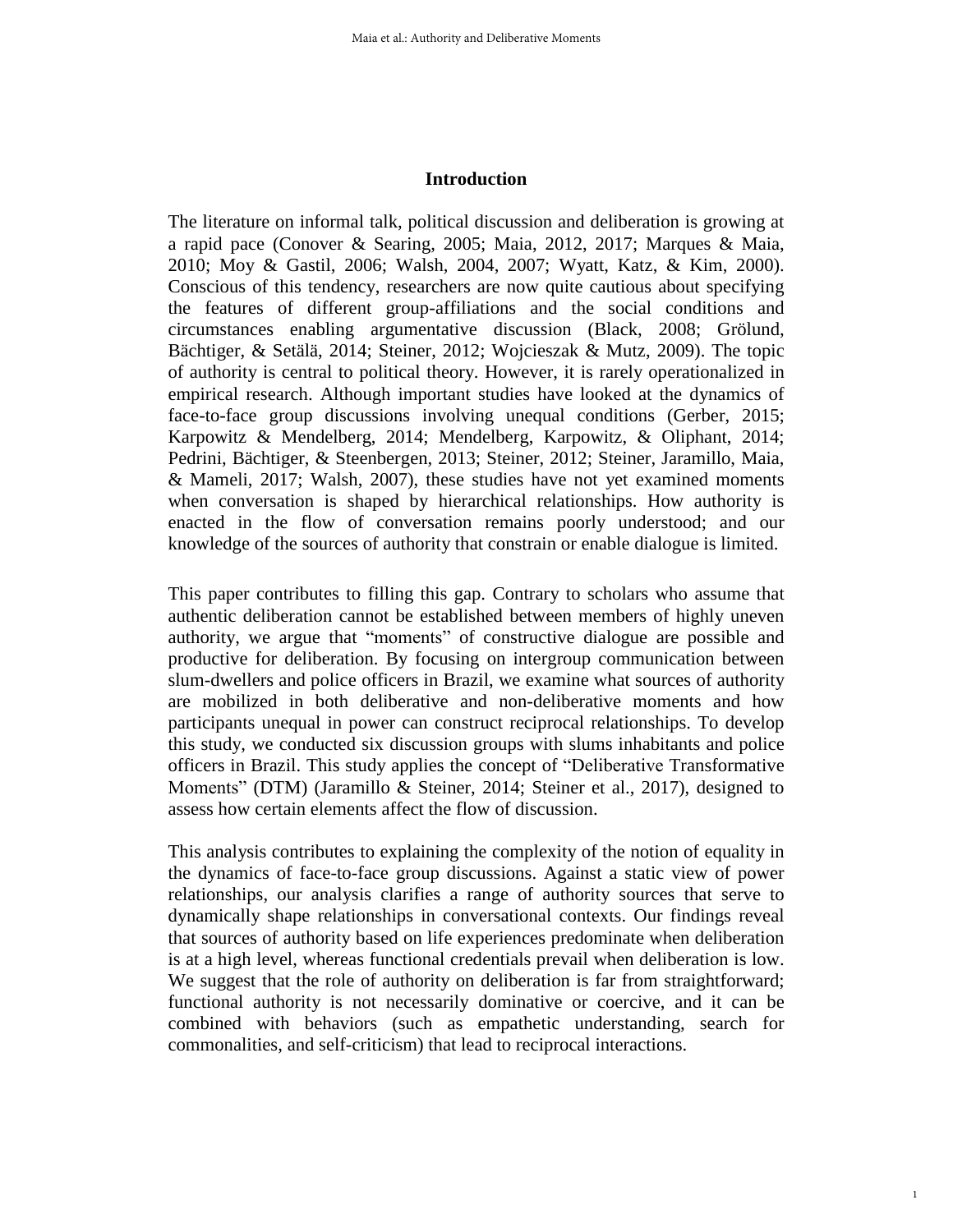This article is organized in the following way. First, we briefly review the literature on inequality in inter-group deliberation. Next, we explain why discussion between police officers and slum residents in Brazil constitutes a particularly interesting case for studying authority in deliberation. In the third section, we present our methodology. In the remaining sections, we discuss our findings and provide examples to illustrate how powerful participants either enlarge or restrict communicative space among speakers. Implications of this study for moving empirical research further away from simplistic notions of equality are discussed in the conclusion.

# **The problem of equality in group discussion across deep divisions**

Deliberation revolves around the controversial notion of equality; and scholars have different views on what type of equality is most conducive to deliberation (Karpowitz & Raphael, 2016; Knight & Johnson, 1997). Classical deliberative democrats stress the importance of meeting the criterion of political equality as a moral principle of mutually treating one another as equal arguers. According to Cohen (1997, p. 73), "the members recognize one another as having deliberative capacities, i.e., the capacities required for entering into a public exchange of reasons and for acting on the result of such public reasoning." In articulating and defending their views, participants should rely not on asymmetries created, for example, by socioeconomic resources, political power or social status, but only on what Habermas (1996, p. 305) calls "the force of the better argument."

Habermas has been repeatedly criticized for assuming that power can be separated from public discourse. The most common criticism is that Habermas' "ideal speech situation," which is abstracted from inequalities of social power, masks exclusion and domination (Connolly, 1991; Montag, 2000; Williams, 2000; Young, 2002). A central objection is not just that power and ideological domination cannot be resolved through rational discussion, but economic dependence, political inequalities and social status asymmetries block reflexive communication. Skeptics emphasize that these differences—defined along the lines of gender, race, class, ethnicity, sexual preference, and so on—prevent people from being equal speakers and deliberators, making it impossible to establish authentically impartial dialogue between powerful and oppressed groups (Montag, 2000).

Against this view, a number of theorists contend that communication (and deliberation itself) among persons who are not equal in power can help reveal unjust consequences of inequality (Cinalli & O'Flynn, 2014; Dryzek, 2005; Karpowitz & Mendelberg, 2014; Warren, 1996). For example, Dennis Thompson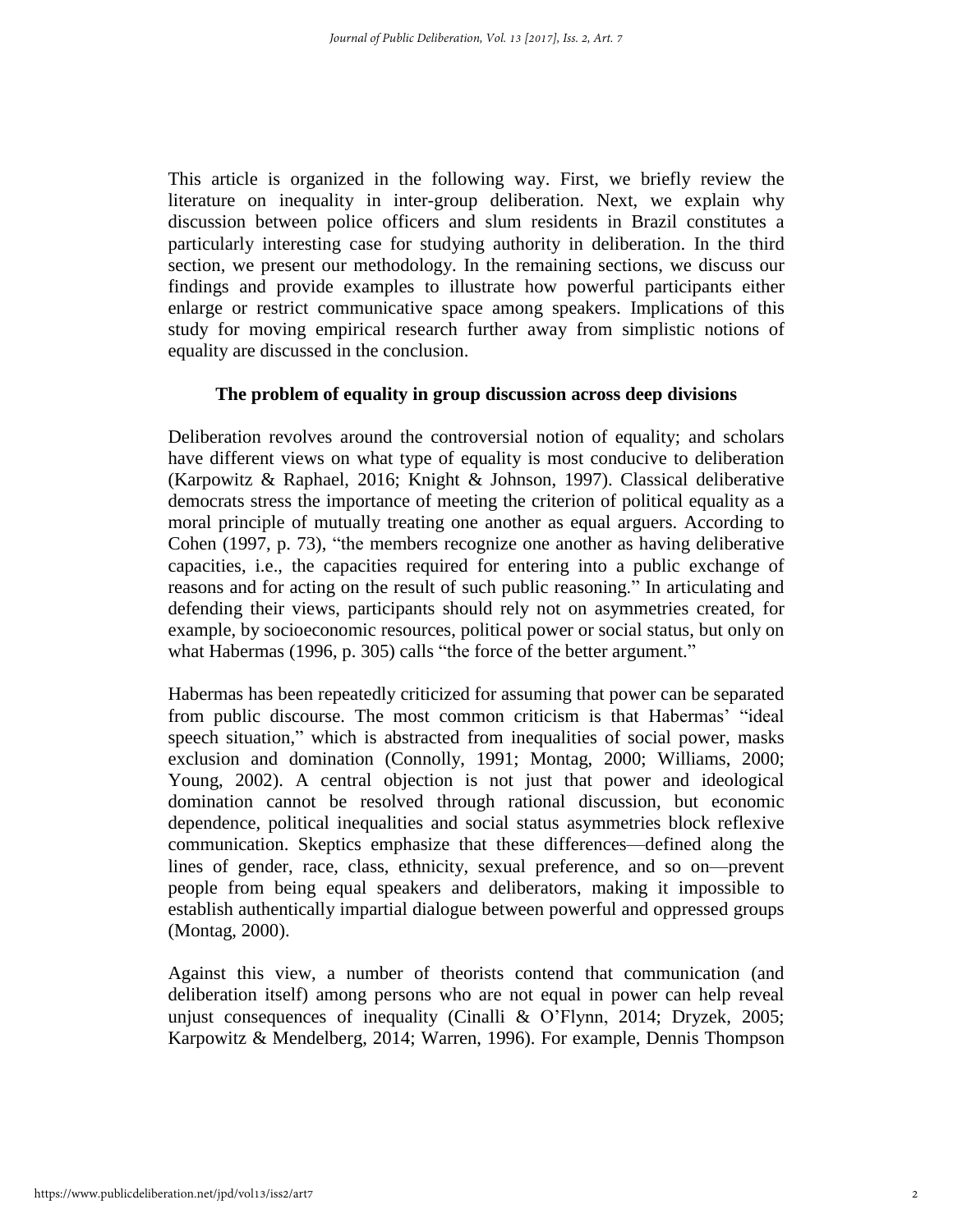(2008, p. 509) noted, "if equality of resources were a requisite for deliberation, then deliberative democracy would fail from the start." In this vein, an increasing number of empirical studies have provided evidences that deliberation is possible even under unfavorable conditions, and discursive engagement can occur across societal divisions based on religion (Hayward, 2014; Kanra, 2012; Luskin, O'Flynn, Fishkin, & Russell, 2014), ethno-linguistic differences (Caluwaerts & Kavadias, 2014; Caluwaerts & Reuchamps, 2014) and civil war and ideological polarization (Jaramillo, 2013; Orozco & Ugarriza, 2014). Engagement across differences, albeit difficult to achieve, may create the ground for negotiating areas of conflict, distribution of goods and collective futures (Cinalli & O'Flynn, 2014; Dryzek, 2005; Karpowitz & Mendelberg, 2014; Luskin et al., 2014; Pedrini et al., 2013).

Those who advocate that deliberation is possible across unequal conditions or deep divisions have yet to explain how authority can be overcome in practical processes of dialogue. In this paper, we are interested in observing how authority intersects communication and deliberation. Based on previous studies on face-toface group discussion, we assume there are "moments of deliberation" in the flux of conversation (Laden, 2012; Steiner, 2012; Steiner et al., 2017), and in divided groups "confrontation and communication can be symbiotic" (Ugarriza & Caluwaerts, 2014, p. 207). We assume that members of disadvantaged groups with less authority and status in society are likely to speak less and receive less attention than members of powerful groups, and, consequently, their concerns tend to be undervalued (Karpowitz & Mendelberg, 2014; Mansbridge, 1983; Williams, 2000; Young, 2002). We further expect that the lack of respect in the eyes of those with authority is likely to generate negative expectations (such as low self-respect and low self-esteem) in people with low authority, who suffer continued exclusion or oppression (Honneth, 1996, 2001; Maia, 2012, 2014; Mendelberg, 2002; Mendelberg et al., 2014).

We seek to unpack what goes on in moments when the interlocutors' attunement is based on reciprocal as well as on hierarchical relationships (Laden, 2012). We define moments of reciprocity when there is an equal possibility of communicative exchange among group discussants; and they are open to the views and experiences of others, considering them to be entitled to accept and reject claims. We conceive hierarchical relationship when participants direct, command or license others; emphasize social distinctions and authority to ascend over the others, and determine unilaterally the space of conversation. Our study illustrates a special case of deep division. As in other divided groups, poor community residents and the police demonstrate mutual distrust and intolerance, while sharing a story of confrontation and violence. However, one group is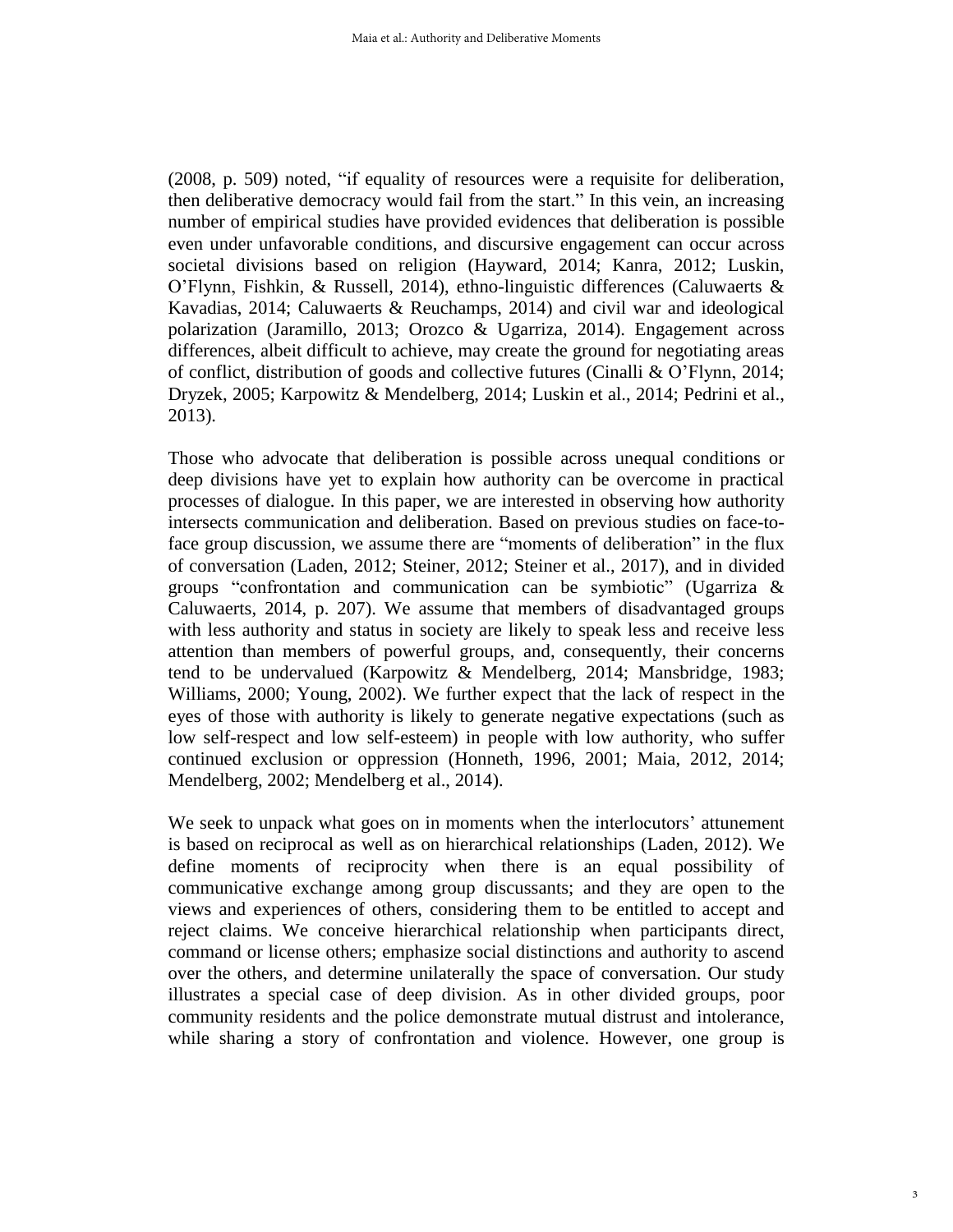characterized by high authority and the other by profound vulnerability.

Authority— usually defined as expectation to influence—is a complex and elusive concept. We endorse the view that authority is relational and it carries an inherent ambiguity (Laden, 2012; Parsons, 1963). On the one hand, the probability of those invested with authority to exert influence is always present, even if this property is not explicitly exercised. On the other hand, authority is inseparable from the interlocutor's interpretation of the interaction. While some forms of authority remain oppressive and coercive, other forms can be nondominative and compatible with freedom. In this last situation, individuals do not obey, but are free to accept or reject claims based on reflective considerations (Habermas, 1996; Laden, 2012; Warren, 1996). According to Habermas (1996, p. 119), "communicative freedom exists only between actors who, adopting a performative attitude, want to reach an understanding with one another about something they expect one another to take positions on reciprocally raised validity claims."

To explore this issue, we follow Laden's distinction between *authority of command* and *authority of connection*. He contends that "authority of command" is backward-looking, since credentials, i.e., "the condition for being invested with authority" (Laden, 2012, p. 57) are given a priori. In other words, the credentials derive from an existing social structure and therefore must exist prior to one's capacity to command:

Whatever it is that establishes them [the credentials] must be prior to the exercise of the capacity they authorize: do we already stand in a relationship that gives me the authority, the superior position, to command you? One reason the source of my authority to command must be backward-looking is that only then can the question of my authority remain properly normative, by being independent of its being effective. (Laden, 2012, p. 68)

In contrast, *authority of connection* is forward-looking; and the final status of this type of authority cannot be established before one has spoken. This kind of authority depends on the conversation partner acknowledging the other's right or capacity to issue a claim in a symmetrical way and also acknowledging the statement as something they would say as well. In Laden's words:

My normative capacity can at times remain indeterminate until you either acknowledge or refuse what I said. My authority to speak this way at least here and now, need not be something that is established ahead of time, but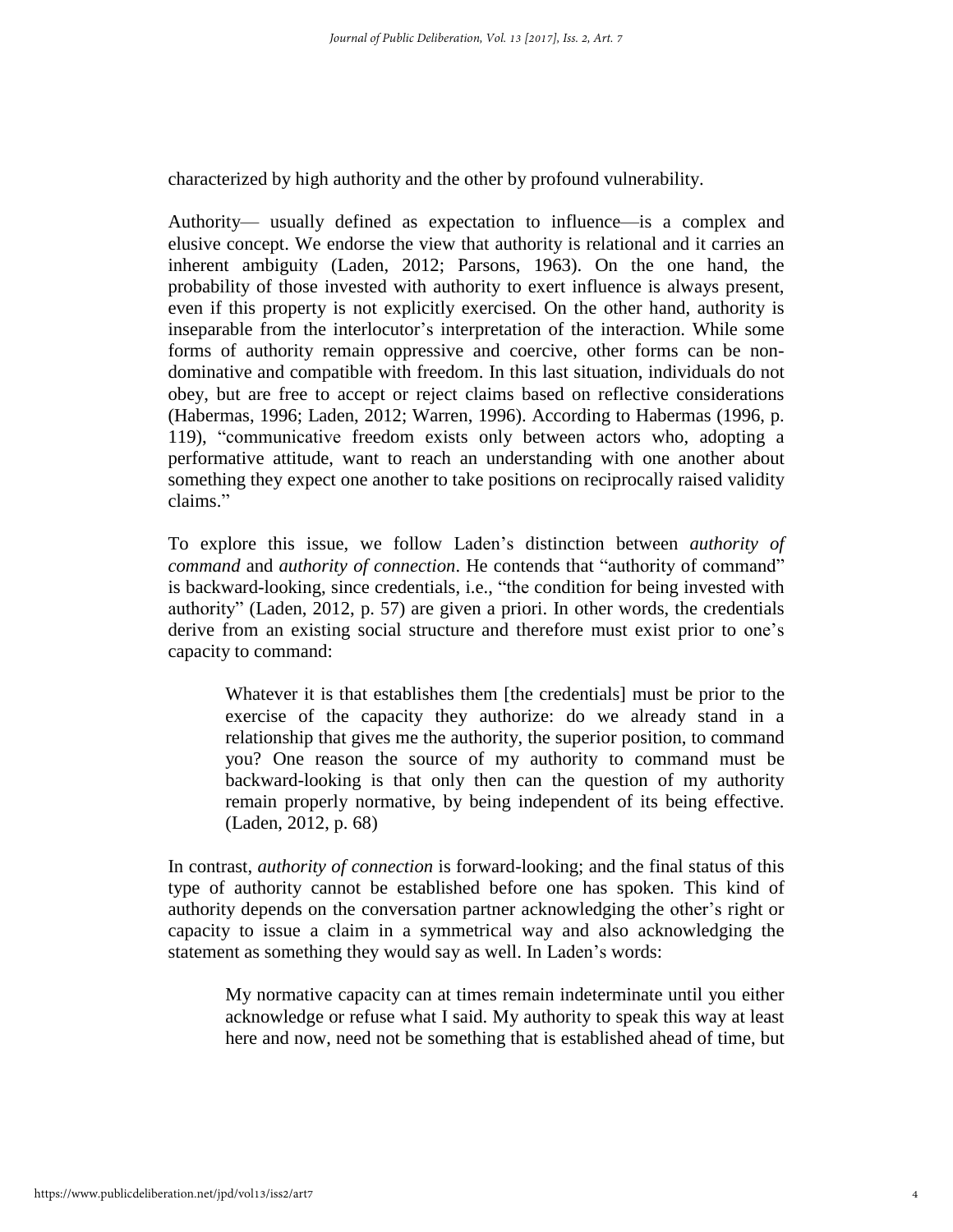can be constituted, as it were, after the fact. Thus, it must at least be possible for the credentials that ground the authority of connection to be forward-looking. (Laden, 2012, p. 68-69)

Since authority is essentially related to positions and roles, we find it productive to assess participants' credentials in our research. As a speaker may mobilize different sources of authority during discussion, such as expertise, functional position, tradition, life experience, and so forth (Saward, 2009), it is unclear how reciprocal and hierarchical relationships are produced.

With these considerations in mind, we ask the following research questions:

- 1) Is it possible to observe deliberative moments in discussions among members of deeply divided groups?
- 2) What sources of authority are mobilized in different moments of deliberation?
- 3) How do group participants build both reciprocal and hierarchical relationships?
- 4) How do group participants react to expression of authority?

# **Case Study**

The very idea of deliberation between slum residents and the police in Brazil is hard to attain due to a history of atrocities and conflicts that creates power inequality in several ways. Poor community residents are subject of systematic human rights violation and abusive use of force. The rhetoric of "war on crime" to combat drug gangs and illegal arms trade, while resonating with the fears of elites and middle classes, has the result of criminalizing residents of slums. These individuals are typically seen as "marginal" and "dangerous," as a threat to society. In large Brazilian cities like Belo Horizonte and Belém where discussion groups for this study were held, the police are more prone to use abusive force and shoot against people living in poor neighborhoods in comparison to other localities in the cities (Zaluar & Barcellos,  $2013$ )<sup>1</sup>. Violent police incursions into slums are usually the cause of death of many victims and of psychological

1

<sup>1</sup> In Rio de Janeiro, the police shoot ten times more in poor neighborhoods than in other city locations; and they are two times more prone to use force against slum residents (Zaluar & Barcellos, 2013).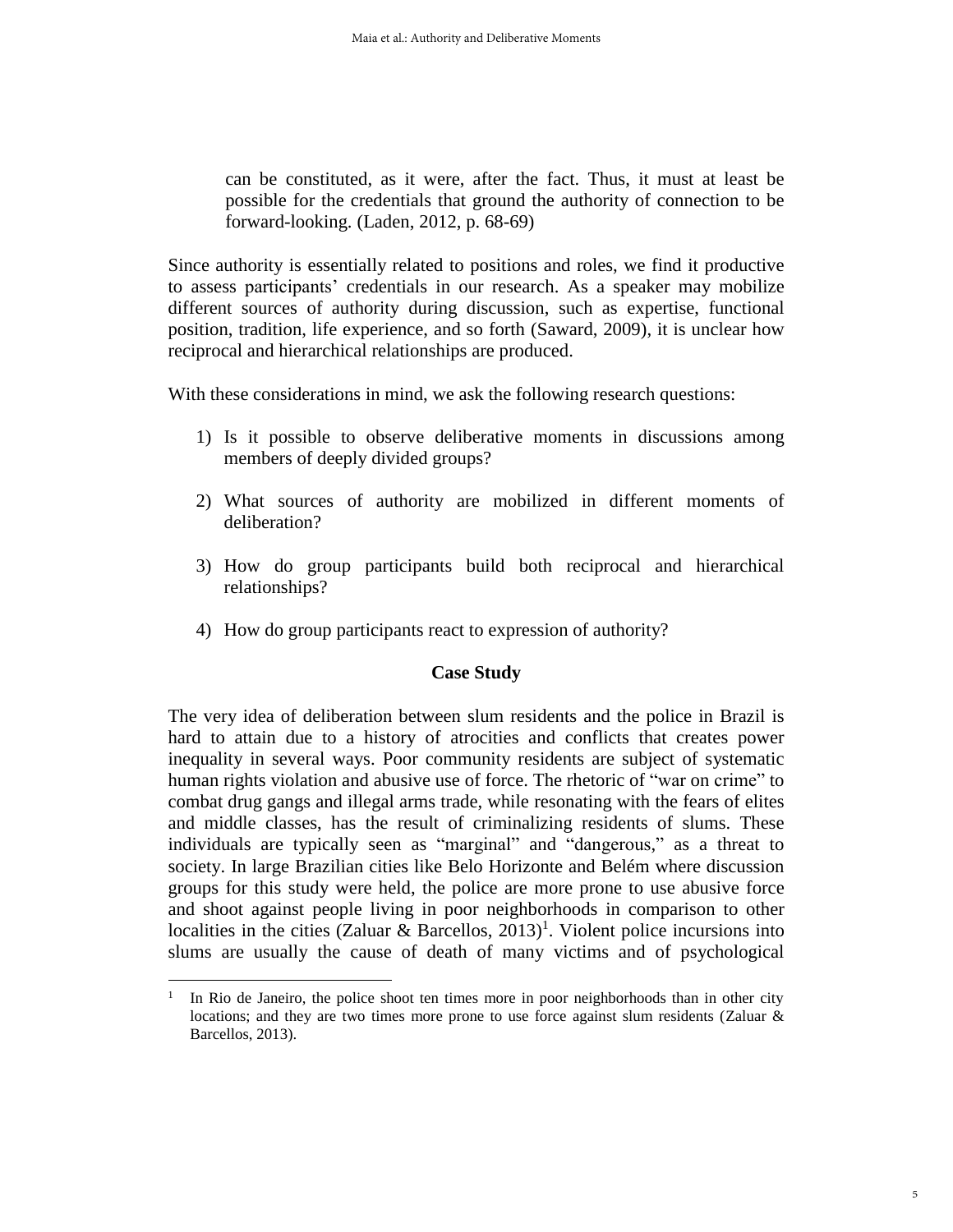traumas. In addition, some police officers are members of militias, which are eager to profit from illegal trade. Studies in this field indicate that several governmental programs (such as initiatives based on communitarian police models) implemented in the last two decades either failed or were interrupted due to criminal networks that bring together illegal organizations, empowered community leaders and state agents (Arias, 2006, 2013). This ongoing strife has generated mistrust and fear between poor community residents and the local police—a context that can be considered far from ideal for conversation and deliberation (Dryzek, 2005; O'Flynn, 2007). Thus, this case poses a specific test for examining whether deliberation can occur among members of these groups; and opens up practical possibilities for observing how authority directly intersects dialogue (and deliberation).

#### **Methods**

#### **Group discussion procedures**

To develop this exploratory study, we organized six discussion groups—three groups in Belém (Para) and three in Belo Horizonte (Minas Gerais). These cities are located in the north and southeast of the country, respectively. To contact participants, we had the support of the social projects "Rede Escola Cidadã" in Belém and "Fica Vivo" in Belo Horizonte, as well as of community leaders and staff of the local police. We told participants that they would discuss the relationship between slum residents and the police. Altogether, 76 people participated in the discussion groups—46 males and 30 females. The groups had a minimum of 10 and a maximum of 17 members; and were composed by 1/3 of police officers and 2/3 of community residents, approximately. All police officers wore uniforms, as they were allowed to participate in our group discussion during working time. Since all police officers were lower ranks (with the exception of one lieutenant), we decided to observe only the authority relationship between these subjects and the slum residents. While we are aware that gender is important in shaping deliberative discussions, sorting out implications of gender roles would add greater complexity to the theoretical and analytical framework of this study. Differently from other researches on deliberation, such as Deliberative Polling (Fishkin & Luskin, 2005), participants did not receive briefing material, and the moderator did not intervene to encourage deliberative engagement. The moderator played a passive role to enable group discussants to freely interact with each other and speak their minds without external incentives. Before and after discussions, we applied questionnaires about socio-demographic, political and psychological issues to all participants.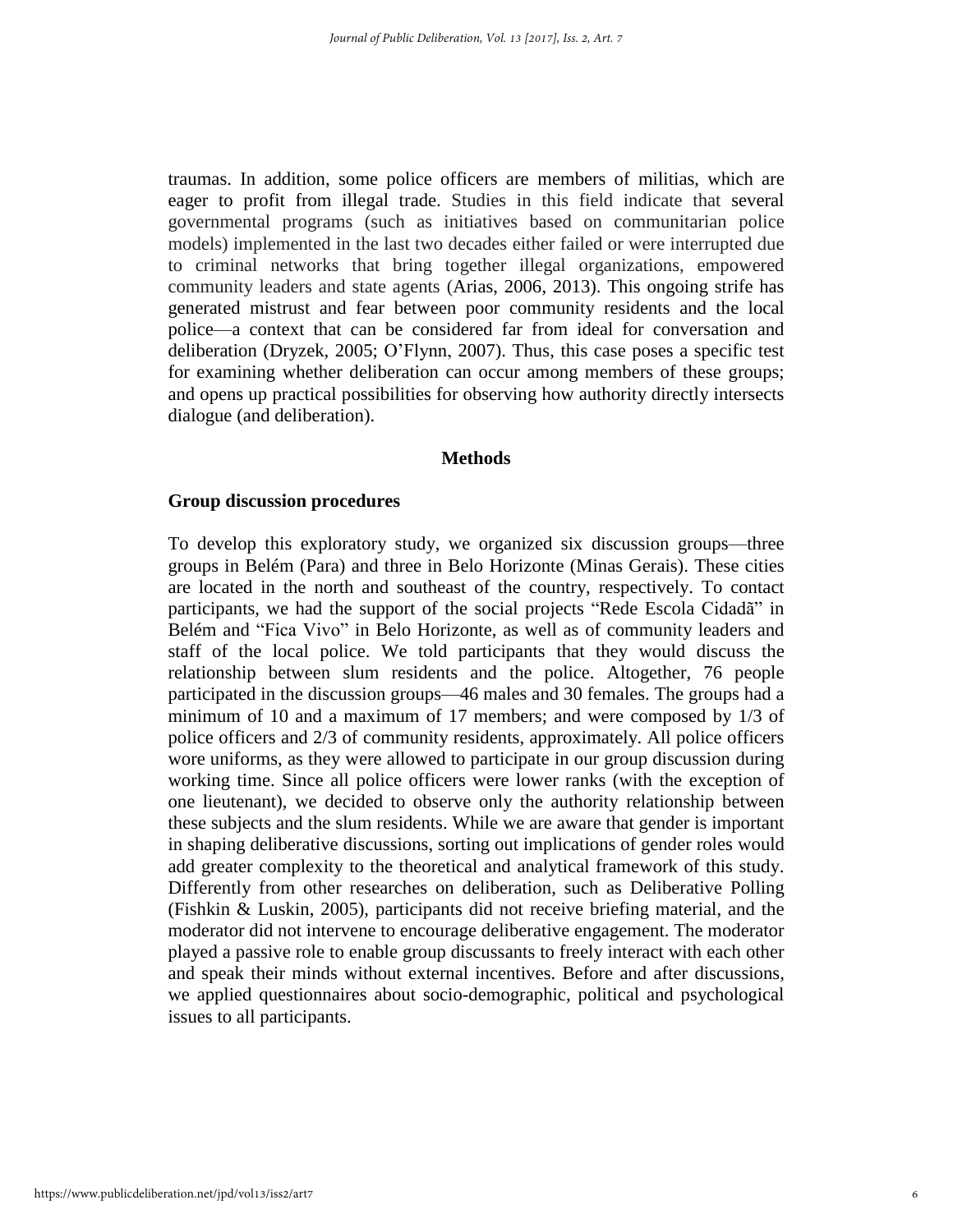To facilitate conversation, participants were asked to draw a picture and were then invited to present themselves and their drawings. To start the discussion, the moderator asked: *"How to create a culture of peace between poor community residents and the local police?"* If conversation came prematurely to an end, the moderator only repeated the aforementioned question or re-introduced the last topic of dialogue into the group. After roughly one hour, they had a quick coffee break and then were invited to discuss the minimum age of criminal responsibility in Brazil. Discussion lasted for two-and-a-half hours, on average. In this paper, we examine only the first part of the discussion. We used pseudonyms for participants following research ethical norms.

# **Transcription and coding**

Our analysis is based on the transcriptions of the aforementioned topic from all discussion groups (164 pages; 48,079 words). We imported the text into NVivo qualitative data analysis software (version 10) for coding and analysis. The unit of analysis is the speech act—every time a participant spoke, his/her speech counted as one speech act, even in case of brief interruptions. Altogether, there were 334 speech acts. The content analysis was processed by NVivo's version 10. A researcher and a doctoral student carried out the coding. The coders underwent training sessions for approximately four weeks. To produce reliability tests, each person independently coded 60 speech acts (18% of the overall speech acts) chosen from the six discussion groups (in equal proportion in each group). The coders then met to discuss discrepancies in coding until reaching desirable agreement percentages (minimum of 96% pairwise agreement). This percentage was calculated through NVivo Comparison Query Coding.

To analyze the discussion flow, we employed the concept of Deliberative Transformative Moments (DTM) (Jaramillo & Steiner, 2014; Steiner et al., 2017). This methodology, by focusing on forms of communication and types of behaviors that can affect the quality of deliberation, was designed to assess smallgroup discussions, and it has a less demanding approach to fulfill deliberative norms in comparison to the Deliberative Quality Index (DQI). Following several scholars (Black, 2008; Polletta, 2007; Polletta & Lee, 2006), the creators of DTM consider that deliberation should encompass broader forms of communication, including storytelling and humor. Each speech act is classified according to one of the following four categories:

1) The speech act stays at a high level of deliberation*:* This category is used when the preceding speech act was at a high level of deliberation and the current speech act continues at this level. The coding of the current speech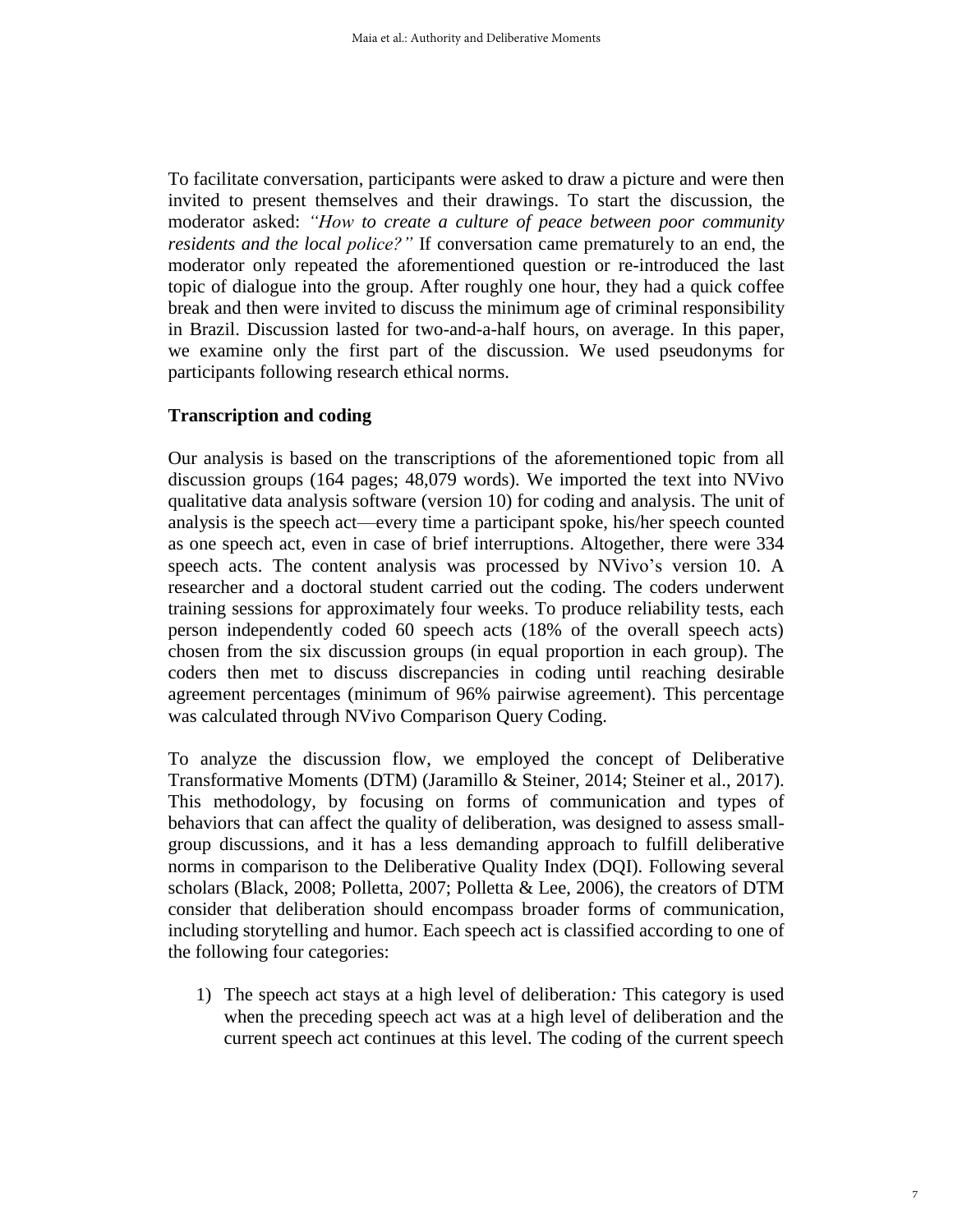act is easiest if it fulfills all the criteria of good deliberation (Steiner,  $2012$ <sup>2</sup>. However, deliberation can still remain at a high level even if speakers do not fulfill all these criteria, and discussion nevertheless continues to *flow* in an interactive way on a particular topic, with the actors listening to each other with respect. Deliberation also stays high when an actor introduces another topic, giving reasons why the topic is linked with the issue assigned to the group.

- 2) The speech act transforms the level of deliberation from high to low*:* This second category is used when a speech act disrupts the *flow* of the discussion. The topic discussed so far is no longer pursued; and it may also include speech acts that are incoherent or confusing. Under these circumstances, it is not easy for the other participants to continue the discussion in a meaningful way.
- 3) The speech act stays at a low level of deliberation: This third category is used if the preceding speech act was at a low level of deliberation and the current speech act stays at this level. It means that participants are not able or interested in resuming the discussion. In our case, this would mean, for example, that the speaker is unable or unwilling to put on the agenda a topic relevant for the discussion of building a culture of peace. Instead, the speaker brings up unrelated topics or stories or presents confusing or incoherent statements.
- 4) The speech act transforms the level of deliberation from low to high: This fourth category is used if the preceding utterance was at a low level of deliberation and the current speech act brings the discussion to a high level, meaning that participants are successful in adding new aspects to the discussion or to formulate a new topic that is relevant for the discussion.

DTM is a qualitative methodological approach that seeks to tap into the flow of discussion, and it requires a qualitative analysis that is context-sensitive. Since a speech act is analyzed as a whole in relation to a previous utterance, it is not possible to identify particular deliberative dimensions (as prescribed by DQI, for instance). The aim here is to understand how the *flow* of communication is or is not disrupted by off-topic discussions, disrespectful remarks, irony or sarcasm, stories, spoiling leaders, and confusing statements.

1

<sup>2</sup> The normative criteria for deliberation are fulfilled when speakers justify arguments, refer to the common good, respect the arguments of others and are willing to yield to the force of the better argument (Steiner, 2012).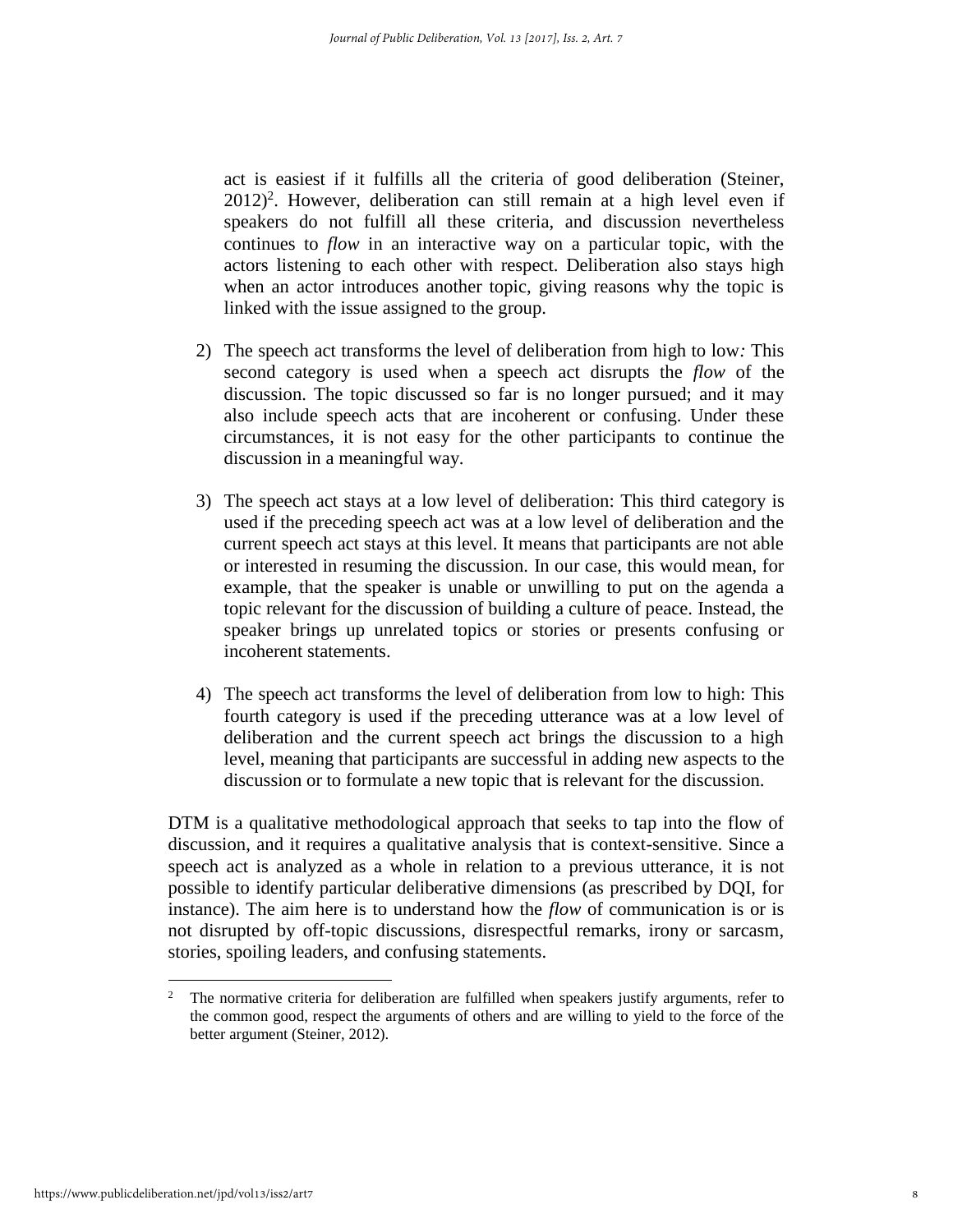Although the DTM does not provide means for scrutinizing the deliberative qualities of each isolated speech act, this method enables researchers to look at discussions as a whole. Insofar as these limitations are accounted for, we believe that the DTM presents a valuable contribution to analyze the interpersonal dynamics in small-group discussions and can help scholars to identify the types of behavior that can disrupt or enable a deliberative discussion.

*Sources of Authority.* To further understand the impact of authority on group discussions, we observed the type of credentials that underpin the speech acts. To operationalize this concept, we track different sources of authority as formulated by Saward (2009) (described in 1, 2, 3), and we add two other categories for research purposes (described in 4, 5). We propose that: a) backward-looking credentials have the following origins:

- 1) Expertise and special credentials, i.e., the possession of an amount of knowledge in a specific field, which is significantly greater than that of ordinary people. Such distinctive knowledge and insights are not necessarily connected to academic titles. Examples are: "I'm in the last semester of Law School and I studied this issue"; "I'm also a teacher; I teach in the slum"; "As I work with statistics in the police, I have this information."
- 2) Deep roots and tradition, referring to longstanding group identity and experiences, historically repeated and culturally re-strengthened. The following utterances can be considered as examples: "I'm the fourth generation of this community, so this problem has been here for almost sixty years." "When this community started out, it was full of life."
- 3) Broader interests and wide popular support, when the speaker claims to represent and stand for the will of many ("the force of numbers"). For example, "When I represent the community…"
- 4) Functional/legal role, referring to a position held or a function carried out in an institution—in our research, authority in the police officers' speech acts was frequently aroused from their functional role. Consider the following examples: "The police is very well trained"; "I'm a police officer and I'm aware of that"; "The police study the neighborhood where they are located."
- 5) Life experiences, referring to personal knowledge obtained by something that one has lived through; reporting one's experience, situation, and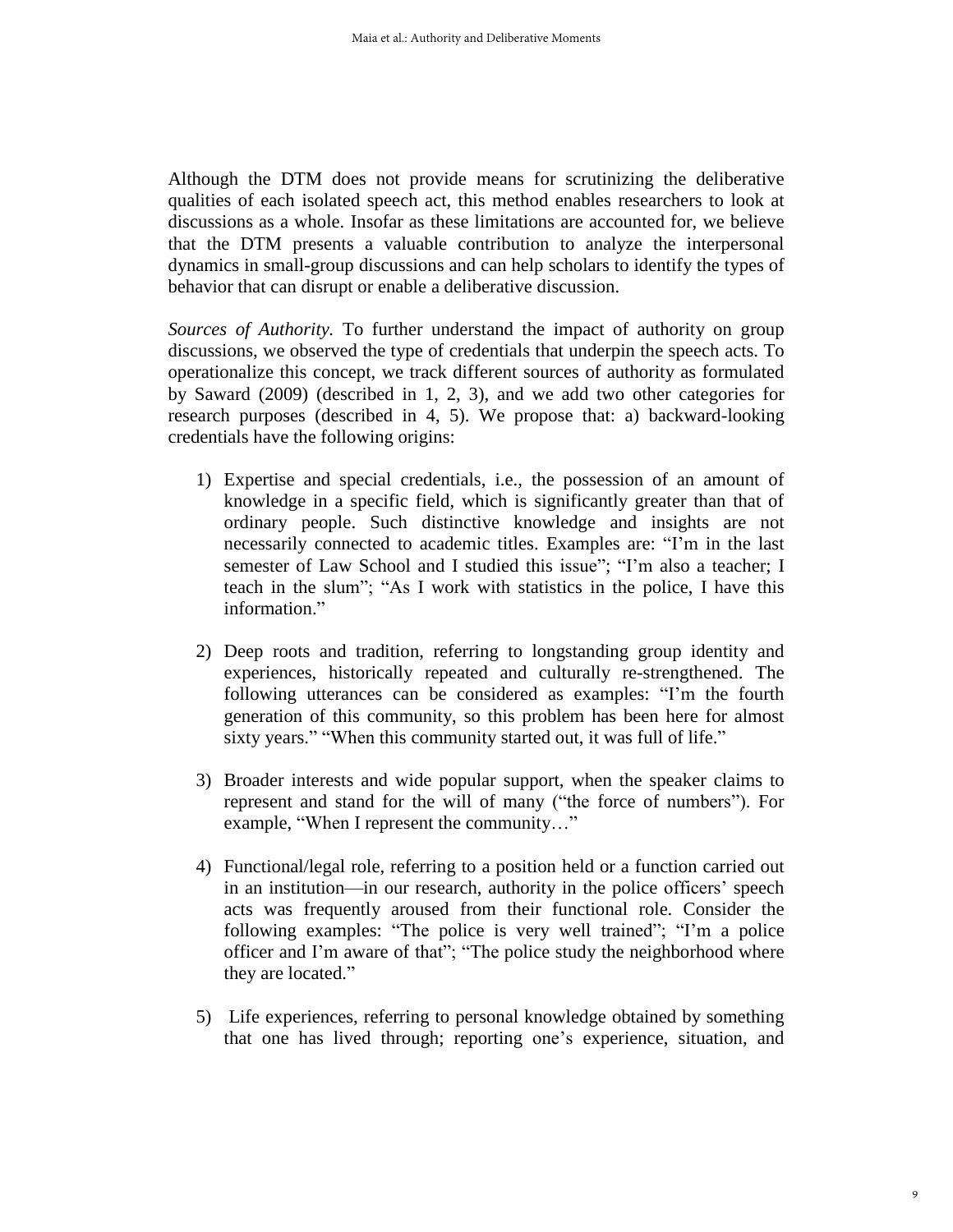personal history (like what one has experienced) to validate one's claim (Adams, 2014; see also Black, 2008). Examples are: "As a community resident, who has suffered several episodes of police violence, I know that situation"; "Based on my experience, I can say that most police officers are disrespectful and racists"; "I can tell you about the place where I live and work."

When authority based on backward-looking credentials is enacted, we coded that it can be: i) accepted, ii) contested, and iii) ignored.

b) Authority of connection, as already pointed out, "need not be something established ahead of time, but can be constituted, as it were, after the fact" (Laden, 2012, p. 69). It was coded when the speech act was endorsed in reference to a sense of community (i.e., to an "us" as something that both could say together) (Laden, 2012). Examples are: "As the lady said, what we want here is education. (…) Education is like the foundation of a house"; "So I think that is through education, also like he said."

### **Results**

The discussion was characterized by an equitable distribution of speaking time between the two groups of participants. The community residents had a slightly higher share in the total speaking time (57%, 2 hours, 54 minutes) than the police officers (43%, 2 hours, 12 minutes). Proportionally, however, the policy officers were more active speakers. Since our discussion groups were composed by 1/3 of police officers, these individuals were responsible for 47% of the speech acts (more than their fair share—33%) while the slum inhabitants issued 53% of the speech acts (less than their fair share—66%). Most of the time, there was an appropriate length of speakers' contributions, and no group dominated the general discussion.

The first research question asked if it was possible to find deliberative moments during discussion in groups unequal in power. To answer this question, we examined different deliberative moments during discussion, as captured by DTM categories. A high deliberative level (DTM 1) corresponded to 58% of total speech acts. If moments when deliberation changed from low to high are accounted for (DTM 4: 7.7%), this percentage rose to 65.7%. The level of deliberation was low in 34.2% of the speech acts (DTM 2: 8.3%; DTM3: 25.9%). Despite the imbalance of authority between group discussants, these results suggest that members of divided groups were frequently able to engage in deliberative interactions. If deliberative dialogue is welcome even between groups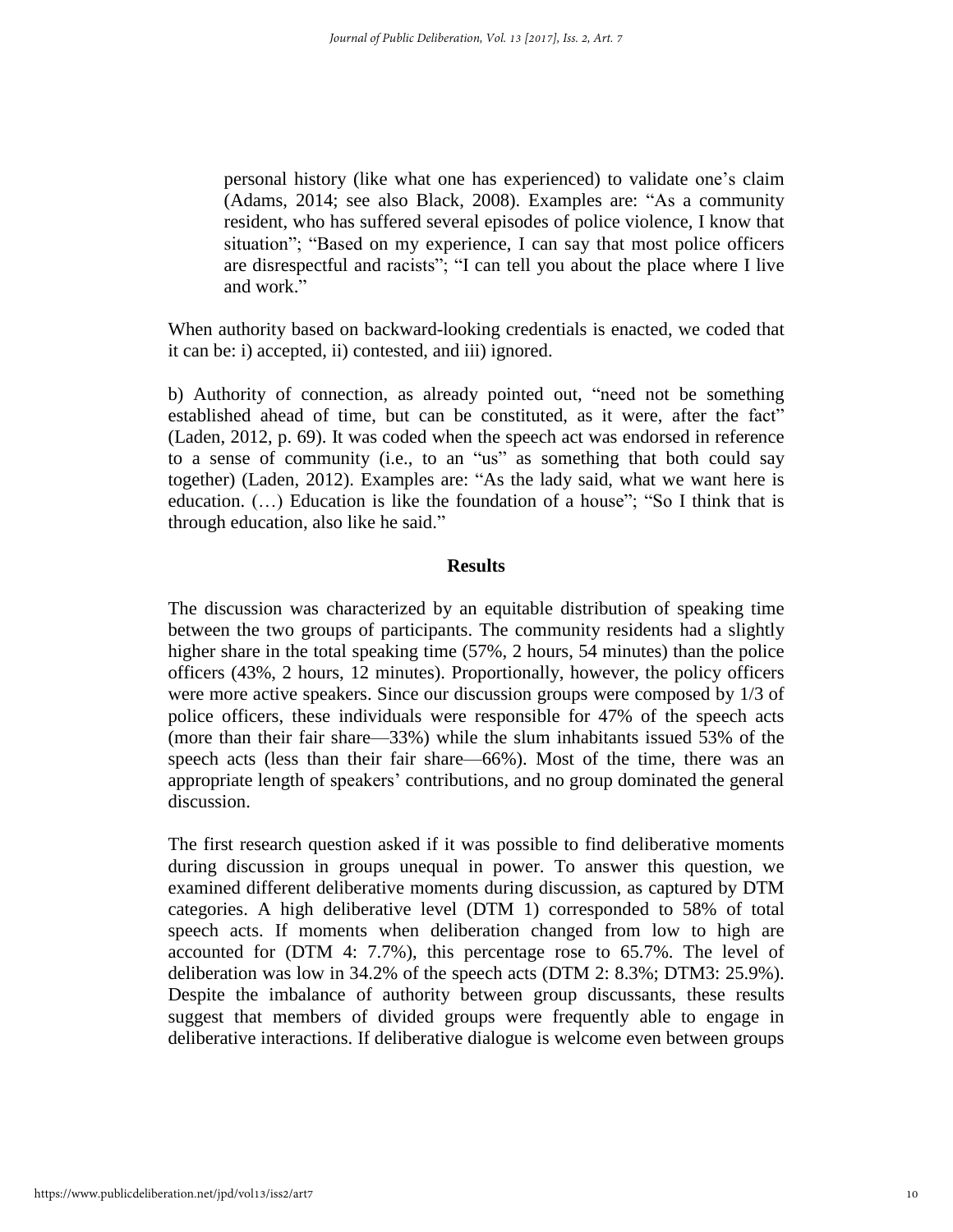unequal in power, we should further examine what enables speakers to shape the environment of discussion in a mutual way.

Our second research question inquired into the sources of authority mobilized by each category of participants in different DTMs. Figure 1 shows that prior-tospeech credentials (backward-looking) prevailed at all conversation levels. Backward-looking credentials and authority sources may be tradition, professional functions, expertise, and experience. We identified very few occurrences of authority linked to "expertise," "wider interests," and "tradition" in the investigated material; and, thus, for clarity purposes, we did not include them in any of our Figures (they appeared in 1% of the speech acts analyzed).



**Figure 1 – Type of credential in each type of DTM (%)**

*Note: FL stands for forward-looking and BL for backward-looking credentials.*

To duly understand the relation between authority and the levels of deliberation, we observed the credentials behind the speech acts in each DTM. Figure 1 also shows a significant variation in the sources of legitimacy put forward by these categories of speakers in different moments of discussion. Forward-looking authority and authority based on experience prevailed when deliberation was at a high level—DTM1 (15.2% forward-looking, 14.2% experience, 8.9% experience combined with functional *vs* 12.7% functional). Conversely, functional authority is mainly present in DTM3, i.e., when deliberation was at a low level (23.8% functional *vs* 19.5% experience, 3.6% experience combined with functional). We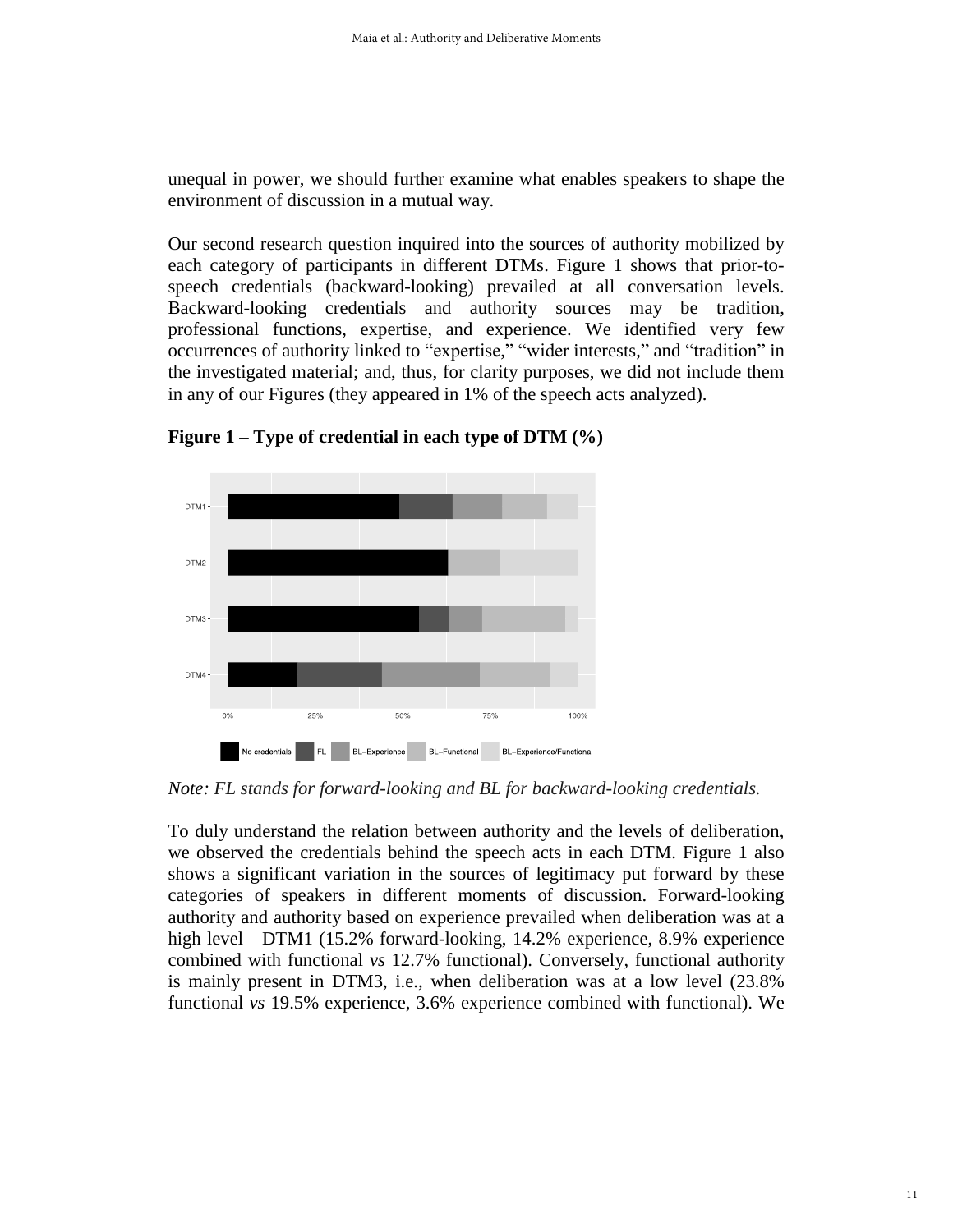used the Fisher's Exact Test<sup>3</sup> and the result was a  $p$ -value of 0.01499, which indicates that there is a significant relationship between type of credential and deliberative moments, with life experiences predominating when deliberation is at a high level and functional credentials prevailing when deliberation is low.

The next step consisted of identifying the credentials behind the speech acts of each group. Figure 2 reveals that police officers issued considerably more claims with some kind of authority (63.8% out of this actor's total speech acts) in comparison with community residents (38.7%). As expected, the police officers backed up their claims more frequently on functional authority (32.5% functional *vs* 6.1% experience). Interestingly, we found that a noteworthy share of speech acts in which authority derived from the functional role was accompanied by authority of experiences these subjects have lived through (17.8%). The community residents based their propositions chiefly on personal experiences (18.6%) and forward-looking authority (18.1%). It is also worth noting that, as Figure 3 shows, when we move from low to high deliberation (DTM3  $\rightarrow$  DTM 1), there is a decrease of functional authority standing alone (40.8%  $\rightarrow$  26.6%) and an increase of statements that included both functional and experience sources of authority (6.1%  $\rightarrow$  20%) by police officers. To answer our third question, we will describe reciprocal and hierarchical relationships in the next section. The empirical examples will help to explain the aforementioned nuances and how functional authority can be weakened in practical processes of dialogue.

<sup>&</sup>lt;u>.</u> <sup>3</sup> The chi-square test is usually indicated for contingency tables larger than 2x2. However, we opted to use the Fisher's Exact test because we have low counts in some of our expected cells, including counts of less than 1. In this case, the use of the Fisher's Exact test with a Monte Carlo approach, which produces an approximation, is recommended instead of the chi-square test.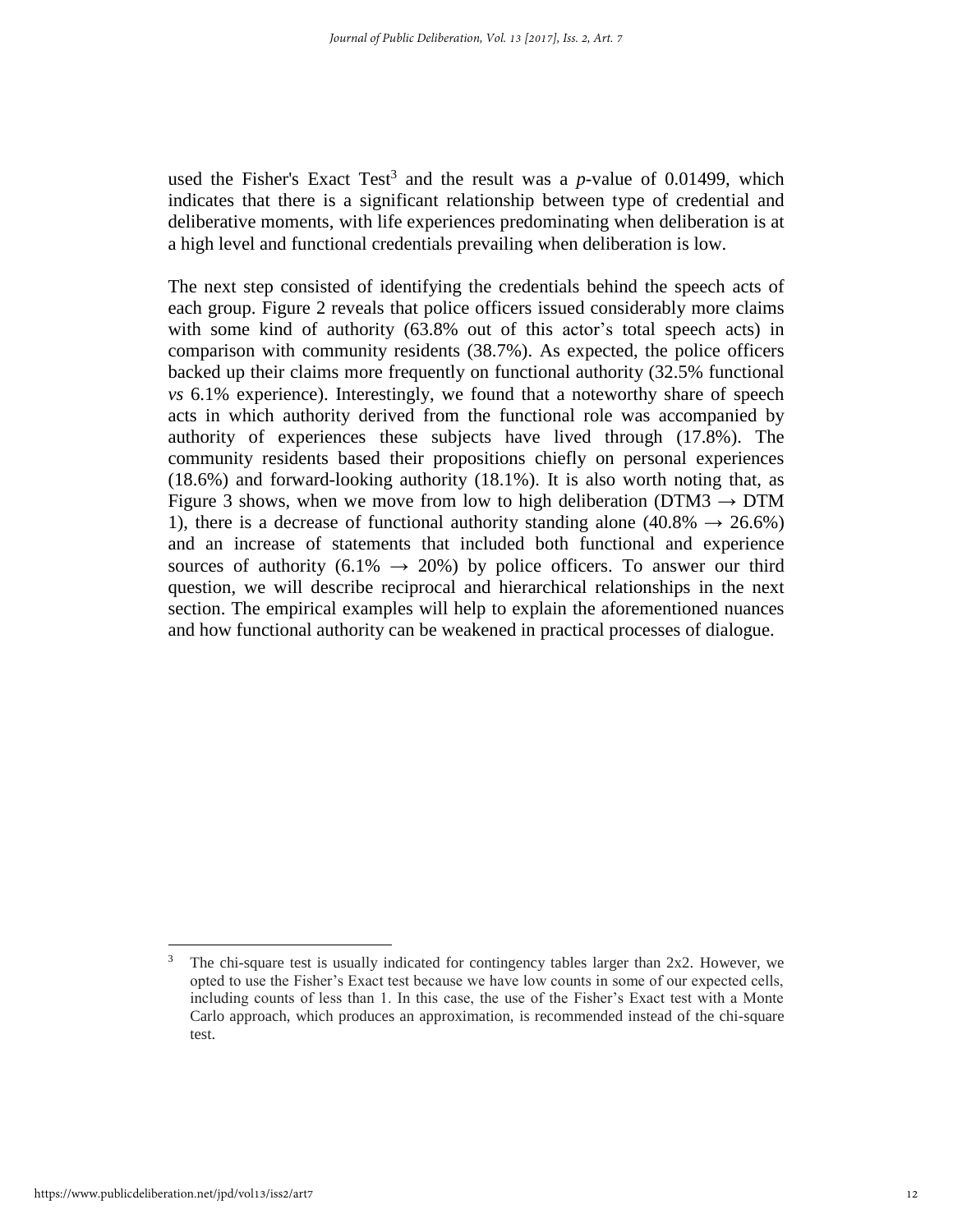

**Figure 2 – Type of credential used by each category of participants (%)**

*Note: FL stands for forward-looking and BL for backward-looking credentials.*





*Note: FL stands for forward-looking and BL for backward-looking credentials.*

Our fourth question pertains to the participants' reactions to the expression of authority. Our results displayed in Figure 4 reveal that distinct types of authority provoke different reactions in group discussion. Whereas claims backed up by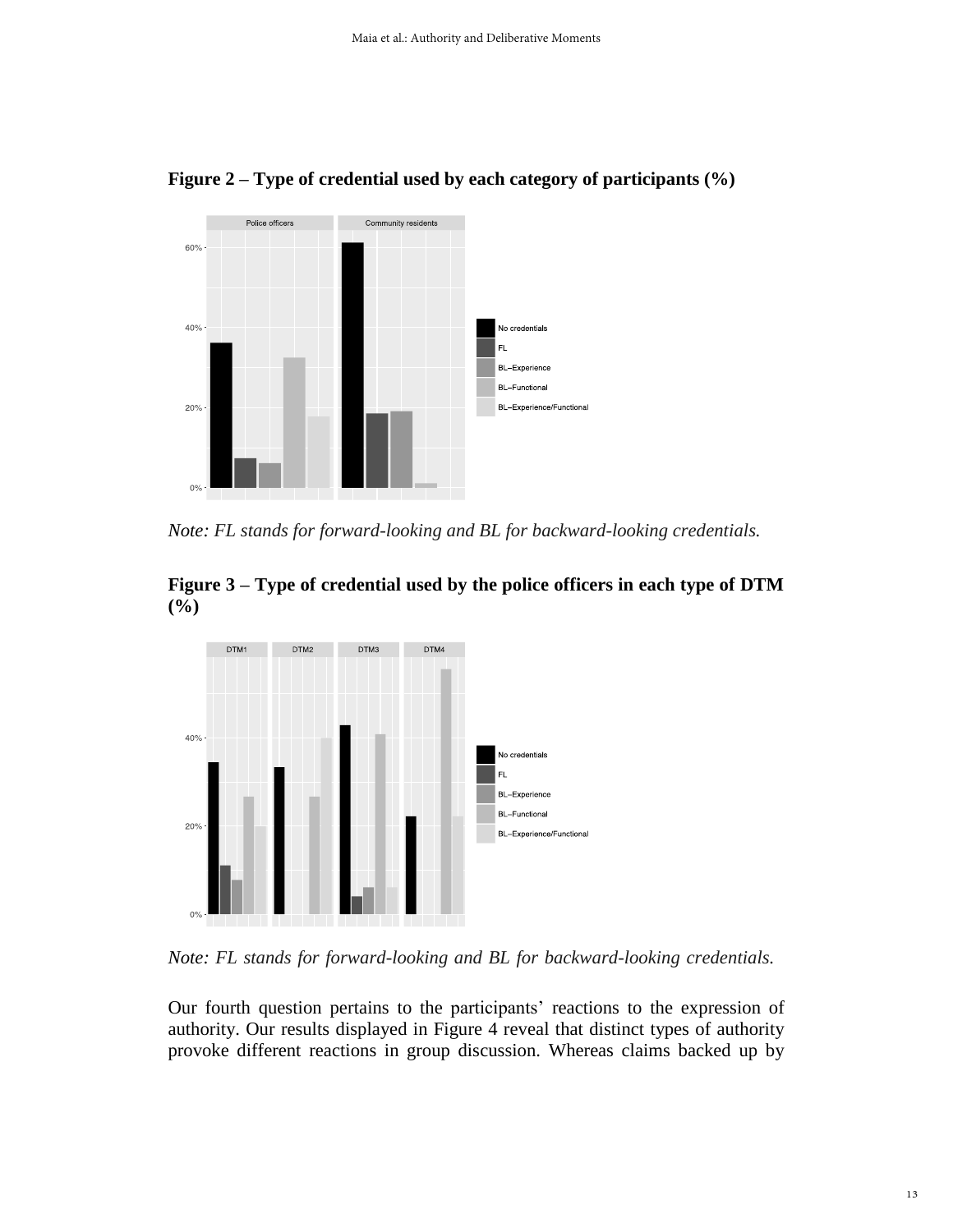personal experiences are typically accepted (88.9% accepted, 11.1% contested, none ignored), claims based on functional role stimulated more diversified reactions (61.1% accepted, 30.5% rejected, 8.3% ignored). Hybrid claims encompassing both experience and functional authority also incited varied responses (54.1% accepted, 37.5% rejected, 8.3% ignored). However, our analysis of participants' responses to authority taking into consideration distinct DTMs seems inconclusive. It should be noted that the distributed occurrence of these data became very low. In this respect, we could not find a strong co-relation as distribution was displayed rather randomly.





*Note: BL stands for backward-looking credentials.*

# **Deliberative moments across deep divisions**

Broadly speaking, our findings suggest that members of divided groups were able and willing to engage in deliberation. It may come as a surprise that deliberative moments prevailed. Given the fact that police officers hold a superior position, it is reasonable to assume that they would predominantly shape the interactions in hierarchical terms and determine unilaterally the environment of conversation, independently of what others may think or do. Clearly, a possible explanation is that the arranged and somewhat artificial environment of our discussion groups may have motivated participants to engage in dialogue and "listen to the other side" (Bächtiger & Gerber, 2014; Setälä & Herne, 2014). Previous studies have also demonstrated that participants tend to avoid vigorous confrontation and systematic contestation in discussion groups when no consequential decision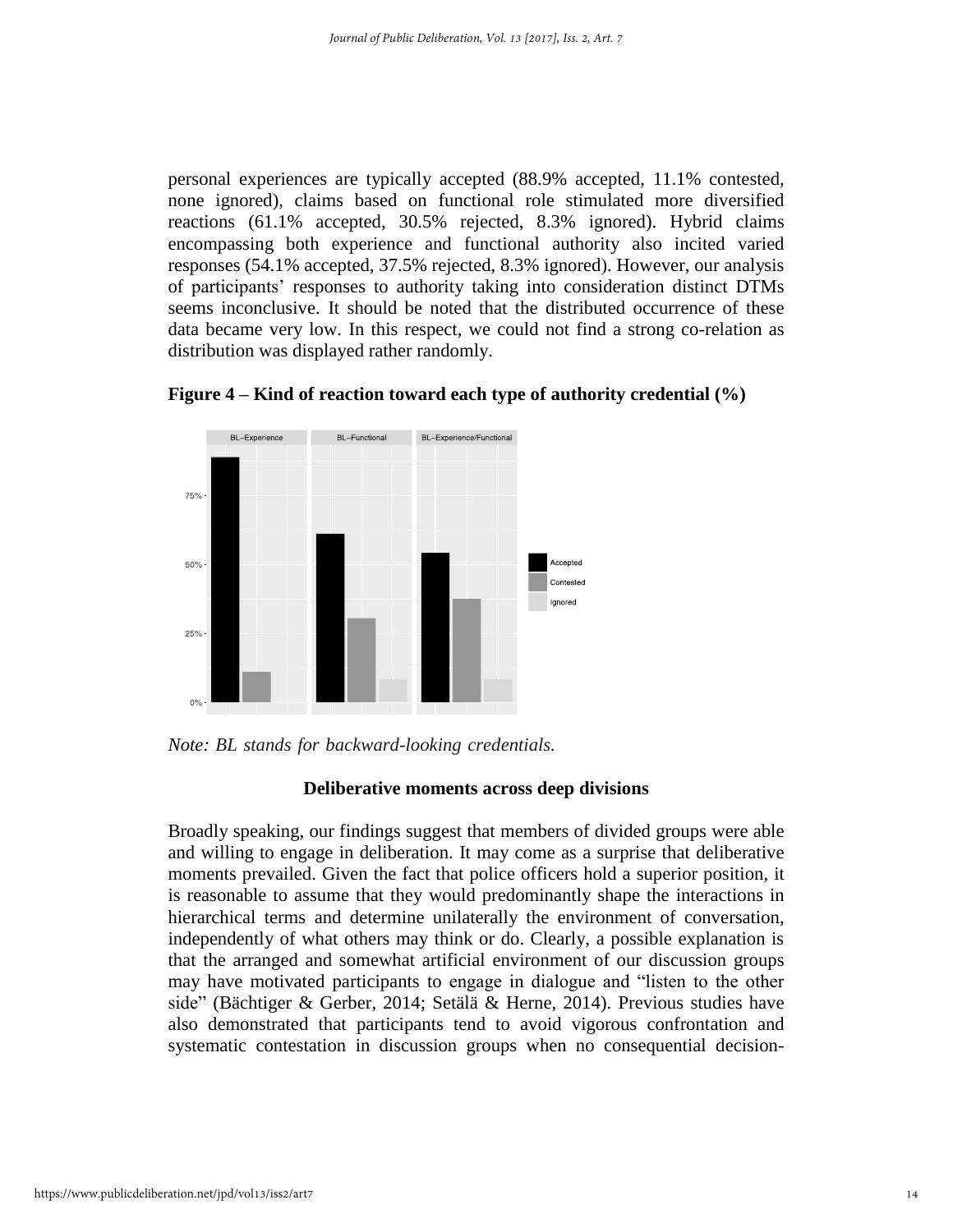making is reached at the end (Bächtiger & Gerber, 2014; Fishkin & Luskin, 2005; Karpowitz, Mendelberg, & Shaker, 2012).

Deliberation requires the norm of equality and reciprocity. While this may seem an obvious fact, our study demonstrates a complex interplay of sources of authority that dynamically situate and re-situate participants in the space of conversation. In general terms, our findings corroborate our expectation that hierarchy would affect the community-police discussion; and participants with lower status would participate less in discussion (Gerber, 2015; Karpowitz & Mendelberg, 2014; Maia, 2012, 2014; Marques & Maia, 2010; Mendelberg et al., 2014; Pedrini et al. 2013; Young, 2002). Both groups counted on different types of "authoritative standings" (Laden, 2012; Warren, 1996) that "authorized" them to participate in the discussion. As expected, the police officers were more active speakers and tapped mostly into sources of authority derived from stable, predetermined, functional positions in social hierarchy. Significantly, community residents mobilized mainly experiences to back up their claims.

However, our analysis points toward a more specific link between the sources of authority that shape the interactions between speakers. When discussion was at a low level of deliberation, police officers issued claims backed up mostly by functional credentials to frame the issue under discussion, pass judgements or make proposals in a unilateral way (Habermas, 1984, 1996; Warren, 1996). When deliberation was at a high level (DTM 1), participants put forward credentials predominantly related to one's stories and life experiences. Interestingly, this does not mean that functional roles were completely erased. In deliberative moments, the police officers' functional roles appeared frequently aligned with individual and biographical experiences—what enabled these subjects to build other kinds of interactions. Differently from credentials which clearly come from socially and institutionally-based hierarchies that regulate behaviors and actions, personal experiences are not firmly established, and participants could engage in types of thoughts and feelings that did not depend on authority granted by formal education, institutions or expertise. Thus, a more symmetrical communication could be built.

Community residents relied almost exclusively on experiential knowledge obtained in specific contexts to speak with their own voices (Phillips, 1996; Warren, 1996). Life stories and narratives were frequently brought into debate by these subjects to define the conflict at stake and discuss what should be done to build a culture of peace. They particularly voiced experiences of humiliation, disrespect and harm to explain their concerns to the police officers, when the latter attempted to neglect or even ignore police violence. Community residents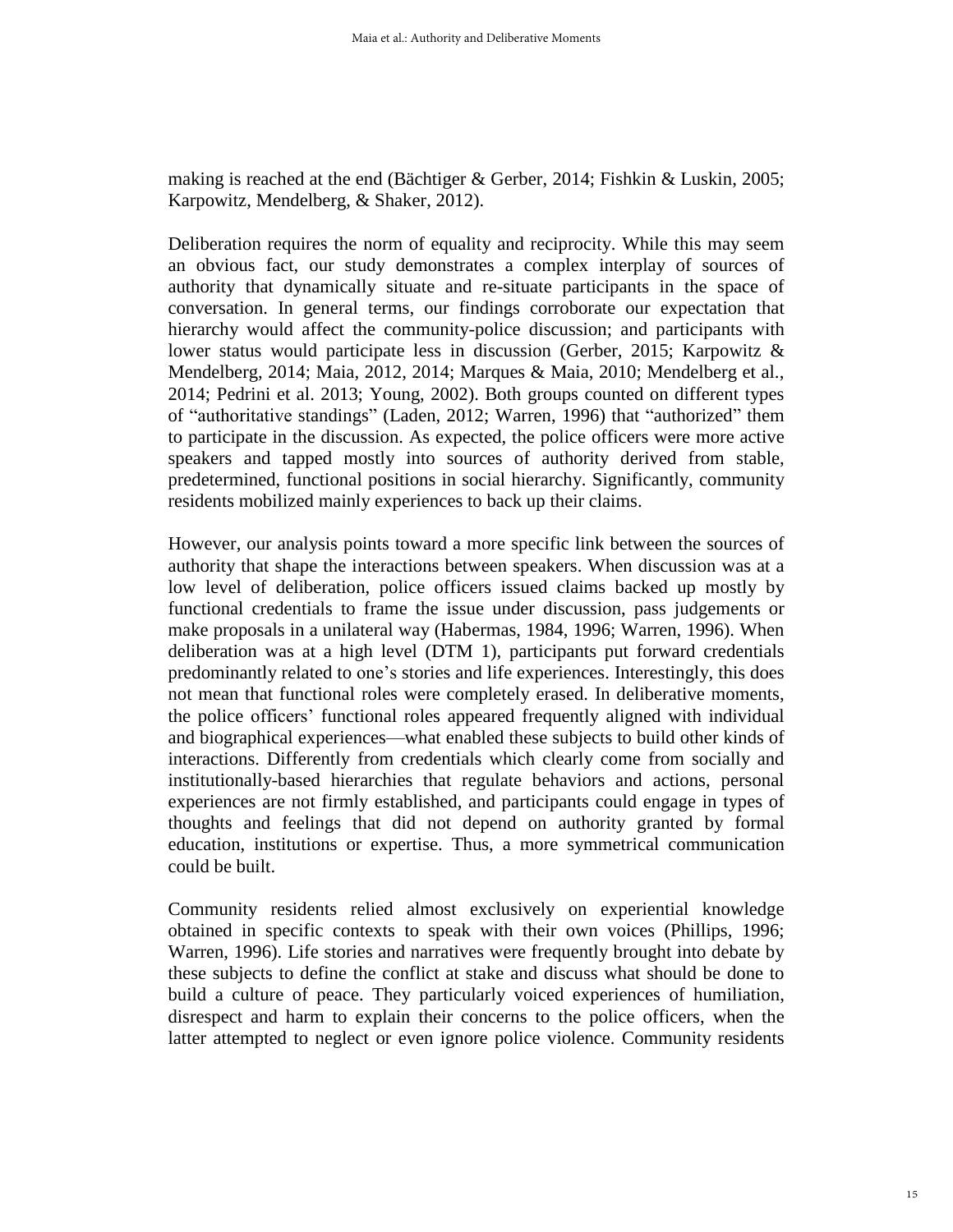presented a much higher proportion of authority of connection than the police officers, insofar as they could align individual and collective communicative understandings or judgments more often.

# **Reciprocal and Hierarchical Relationships**

Considering that reciprocal and hierarchical interactions are context-dependent, it is useful to illustrate how participants build these interactions in practice. The following examples clarify how different types of credentials help either restrict or enlarge communicative space among speakers.

# **Reciprocal relationships**

We have argued earlier that the probability of those invested with authority to exert influence is always present, even if this property is not explicitly exercised. We have detected three different behavior patterns that help the most powerful put their functional authority aside and build reciprocal relationships. In these interactions, participants demonstrate openness toward each other or signal that they can equally engage in a joint conversation. These behavior patterns are: a) empathetic understanding; b) search for commonalities; and c) reflective selfcriticism.

*Empathetic understanding.* Previous studies have found that role-taking and empathy can increase constructive dialogue even in highly conflictual situations (Morrell, 2010). According to Habermas, "empathy, [is] the capacity to transport oneself by means of feeling across cultural distance into alien and prima facie incomprehensible life conditions, patterns of reaction, and interpretive perspectives" (Habermas, 1992, p. 269). According to Morrell (2010), empathy is multidimensional; it intertwines affect and cognition, projection and understanding. In our groups, unequal in power, empathy emerged as a subtle interplay of acknowledgment of needs in others as well as vulnerabilities that members of both groups can have. A good example is seen in Group A, when a police officer says:

Josué, police officer: We don't see all slum residents as criminals or delinquents, not at all. I've several friends who live in slums, and personally, I see a minority [who are criminal], but everyone is harmed by that minority. So, we cannot make general judgments. When we come to work, we're prepared (…) we face difficulties, and still several policemen die. Do you understand? There's some fear regarding that minority and the reaction of people in the slum (...) You don't need to be afraid of the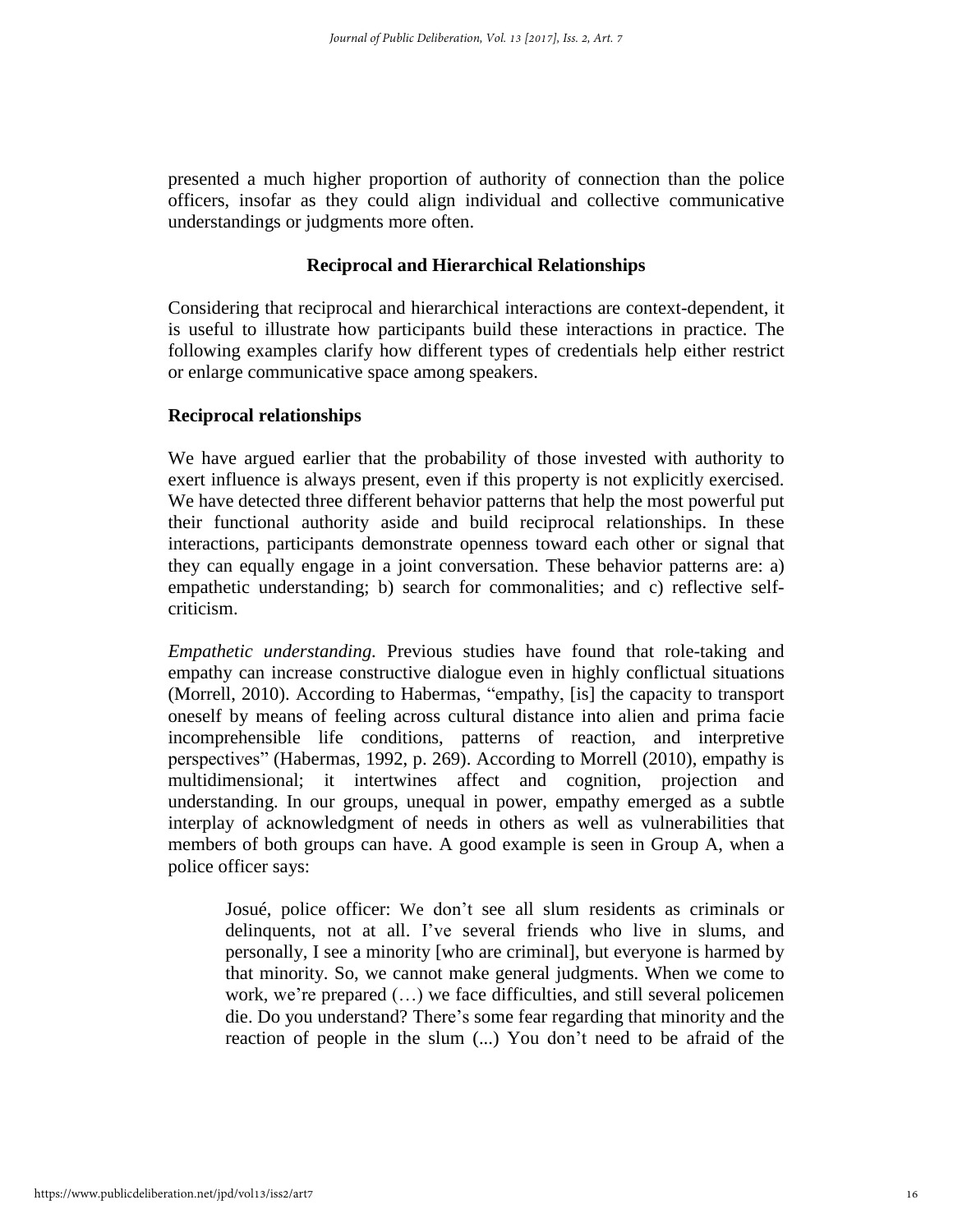police. The police are not your enemy. (DTM 1, Group A).

The police officer does not issue a command based on his functional position. Through empathetic imagination, he projects community residents' harm and damages caused by unfair and distorted images. Josué reports bonds of friendship with some of these subjects; and somehow he shares the conception that such stereotypes are outrageous. Instead, presenting the police members as allpowerful creatures, Josué reports that they are susceptible to fear and suffering in many ways. He is also sensitive to slum residents' fear and negative feelings—an emotional state that usually obstructs open communication between members of deeply divided groups (Dembinska & Montambeault, 2015).

A similar demonstration of empathy is expressed by Paulo, a community resident, when he asks, "How [do you] break the stigma of being a community resident in the eyes of the police and the society and the stigma of being a cop in the eyes of the community?" Here, empathetic imagination is also invoked in a two-sided way:

Paulo, community resident**:** What I think as more important for building a culture of peace is to break down the stigmas. I found, for example, the proposal of this group discussion very useful. If I saw her [pointing at Hanna, a police officer] in the street in that uniform, I wouldn't expect her to draw flowers [the drawing made by participants in the beginning of the group discussion]. Because, as a community resident, I can say that this uniform reminds me of fear. I wouldn't imagine that he [pointing at the police officer Apoena] would draw a cross and think of Jesus, that is, the importance of Jesus' love for all of us here [a reference to Apoena's selfpresentation of his drawing]. When he leaves his home, he thinks of how to transmit joy to his colleagues and to the people he meets. In addition, if I met any of the five [pointing at the police officers] without those uniforms, our relationship would be different. Similarly, when they come here, they face a huge stigma from slum residents, too. I think this group discussion establishes the possibility of breaking this stigma. We can collectively create actions to achieve this. (DTM 1 - Group A).

Paulo suggests it is hard to see the police officers as individualized persons with needs and concerns, unless slum residents remove "stigma"—mental models that reduce groups of people to oversimplified or fixed characteristics. By employing perspectival thinking, Paulo assumes the position of the police officers and acknowledges that stigma and fear are similarly present on both sides. He appeals to group participants to suspend their suspicion in order to constructively address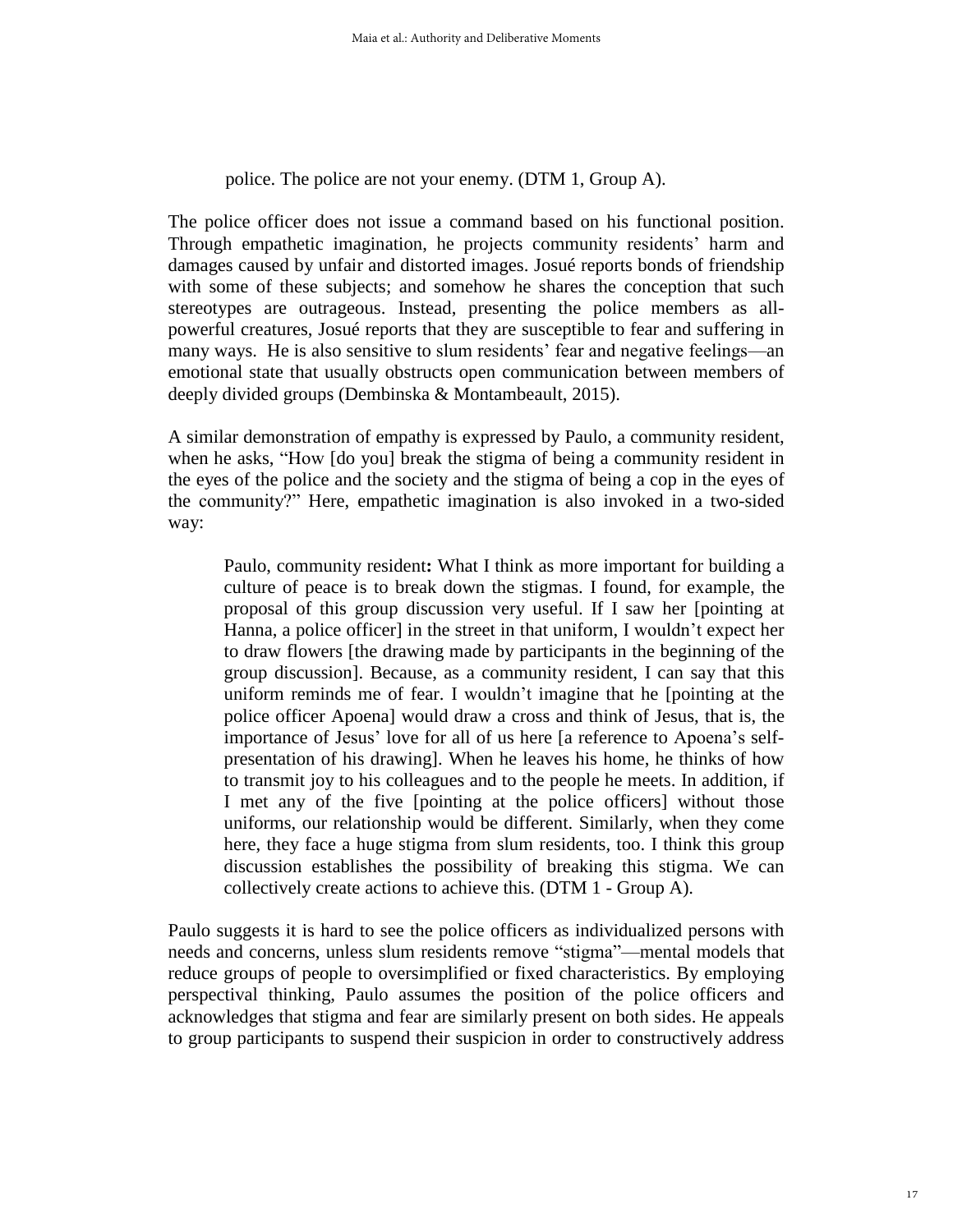difficulties across their divisions. Both speakers in the above excerpts combine empathy and understanding to open space for a truthful communicative, though a difficult exchange.

*Search for commonalities*. Deliberative scholars (Dembinska & Montambeault, 2015; Kanra, 2012; Luskin et al., 2014) have emphasized that members of divided groups may acknowledge they have enough in common to enable a constructive dialogue. Situations of reciprocal relationships are seen when police officers stress other aspects beyond their sphere of control in order to build bridges with the less powerful.

Ricardo, police officer: You [pointing at a poor community adolescent] can speak up. Feel free, don't be afraid and don't worry. We know there are many flaws [in the police institution], right? But you can be sure that we are doing everything we can. (…) We [the police] need to be perfect, but we aren't perfect, right?! We also feel tired, sleepy and hungry; we cry, we've feelings, but not everyone can see that. We're trained to ignore these feelings as much as we can, but a lot of us can't; we get emotionally involved with the cases, sometimes the death of a child, but we cannot be sentimental. We need to be made of steel because the community and society do not accept us being weak. (DTM 1, Group E).

Wiliam, police officer: Behind the uniform, we're humans as well, right? We have family, kids. (...) I work in the community and I work in the center as well. My gun is always ready to be used. I've been in a shooting, I've seen my colleagues die, and I don't want this neither for me nor for my family. I'm a good citizen too and I also pay my taxes. I understand that ninety percent of the problem of the community is not a police matter (…) the community lacks infrastructure, sanitation, transportation, housing (...) Sometimes I feel helpless because our job is not to provide housing to citizens; our job is not to provide urban mobility, schools, sanitation, or transport. Our constitutional duty is to provide safety, qualified detentions, and prevention. The police are trying… we should be able to have a conversation like we're having here today. (DTM 4, Group C).

Instead of exercising ascendency over the group, both police officers attempt to scrutinize commonalities with the slum dwellers. Holding his authority at bay, Ricardo invites an adolescent to speak his mind, showing sincerity and respect. While acknowledging that the police are imperfect and there are many flaws that cannot be swept under the rug (Moellendorf, 2007; O'Flynn, 2007), Ricardo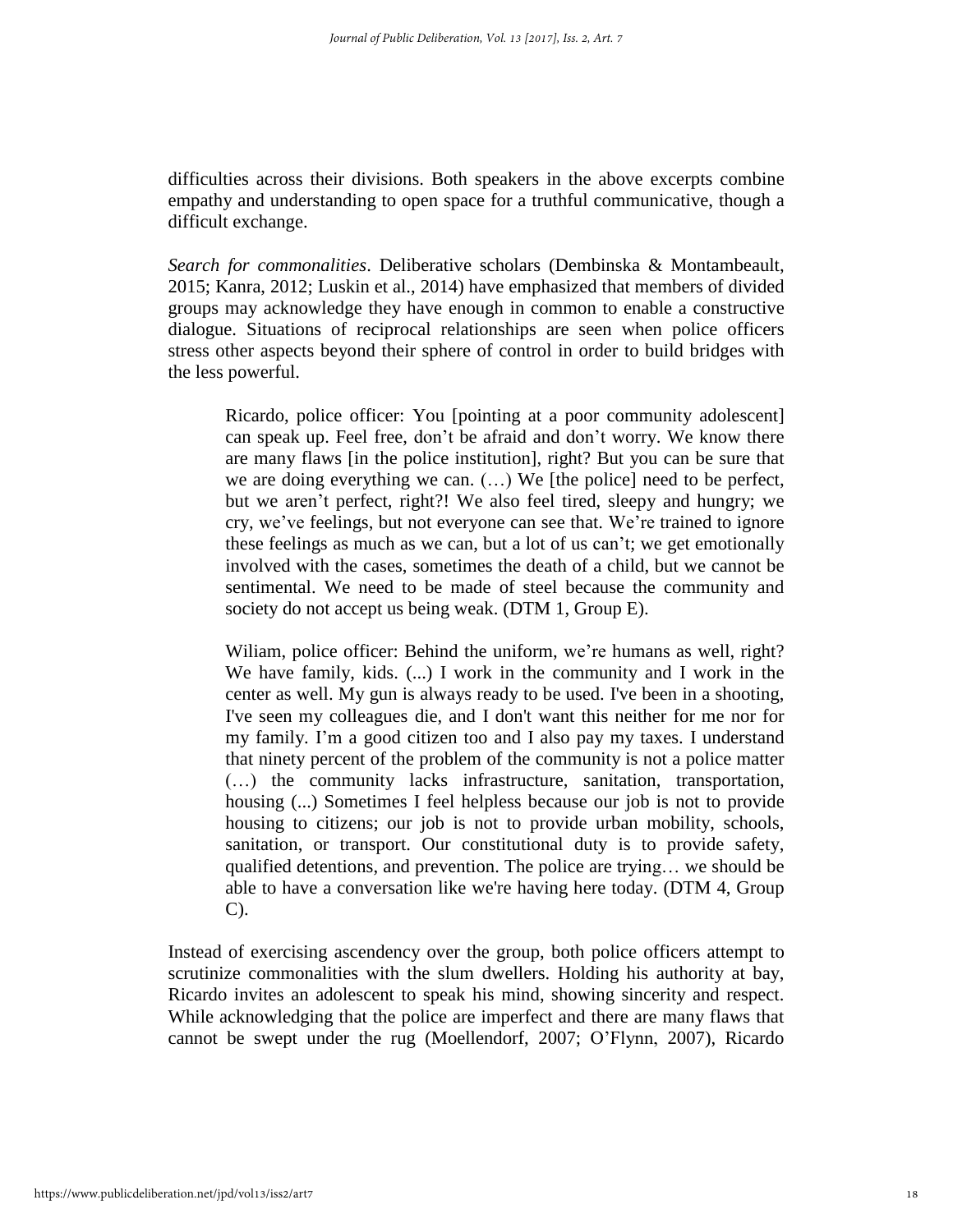exposes his intimate thoughts, bodily needs, emotional or physical suffering, and embarrassing aspects present in everyone. By distancing himself from his functional role and dropping his guard, this police officer manifests different areas of vulnerability to others and finds a measure of equality with slum residents. Hence, he leaves room for the conversation to keep going. William says that "behind the uniform*"* they are persons who could build other kinds of interactions—intimacy and care in the family, cooperation in the neighborhood and solidarity as citizens. Both police officers acknowledged the police's merits as well as downsides and showed an interest in the slum inhabitants' worries and needs. They fostered the slum dwellers' sense of worth and enhanced their authority in the discussion; and allowed space for further contributions.

While this paper focuses on the police officers as authoritative agents, it is worth noting that in many occasions, community residents also recognize that members of these divided groups could understand one another across differences.

Luiz Gustavo, community resident: I had this usual view that the police are bad, brutish, and violent. (...) My first job opportunity was granted by a police lieutenant. That's when I started to understand the other side of the coin, not just as a community resident, but as a citizen. I think that, when a police officer leaves home, it's not a cop who is leaving: it is a human being. A family man who's leaving his mother, his child, and his wife—to take care of public safety and do a job that he has chosen  $(...) I$ think that in the community, as well, there are residents who are violent and avoidant [to the police], and I think that is a mirror  $(...)$ . (DTM 1, Group A).

This community resident tries to relativize the negative views towards the police officers by adopting wider lenses to understand the set of relations these individuals establish in the intimate sphere, at work and in society. Also, here the view of one's biography and a messy admixture of social roles go beyond the police functional role (Gutmann & Thompson, 1996; Honneth, 1996, 2001; Walsh, 2007). Luiz Gustavo says: "We need to demystify the view that cops and the community can't coexist. I think we have to start working for that to happen." By showing respect and willingness to learn from the police officers' perspectives, this participant leaves room for establishing a new or not yet fully accomplished relationship between them.

*Reflective self-criticism*. Another situation of reciprocal relationship is found when the police officers adopt self-reflexive attitudes toward their superior standing and the sources of structural hierarchy. In Group F, a police officer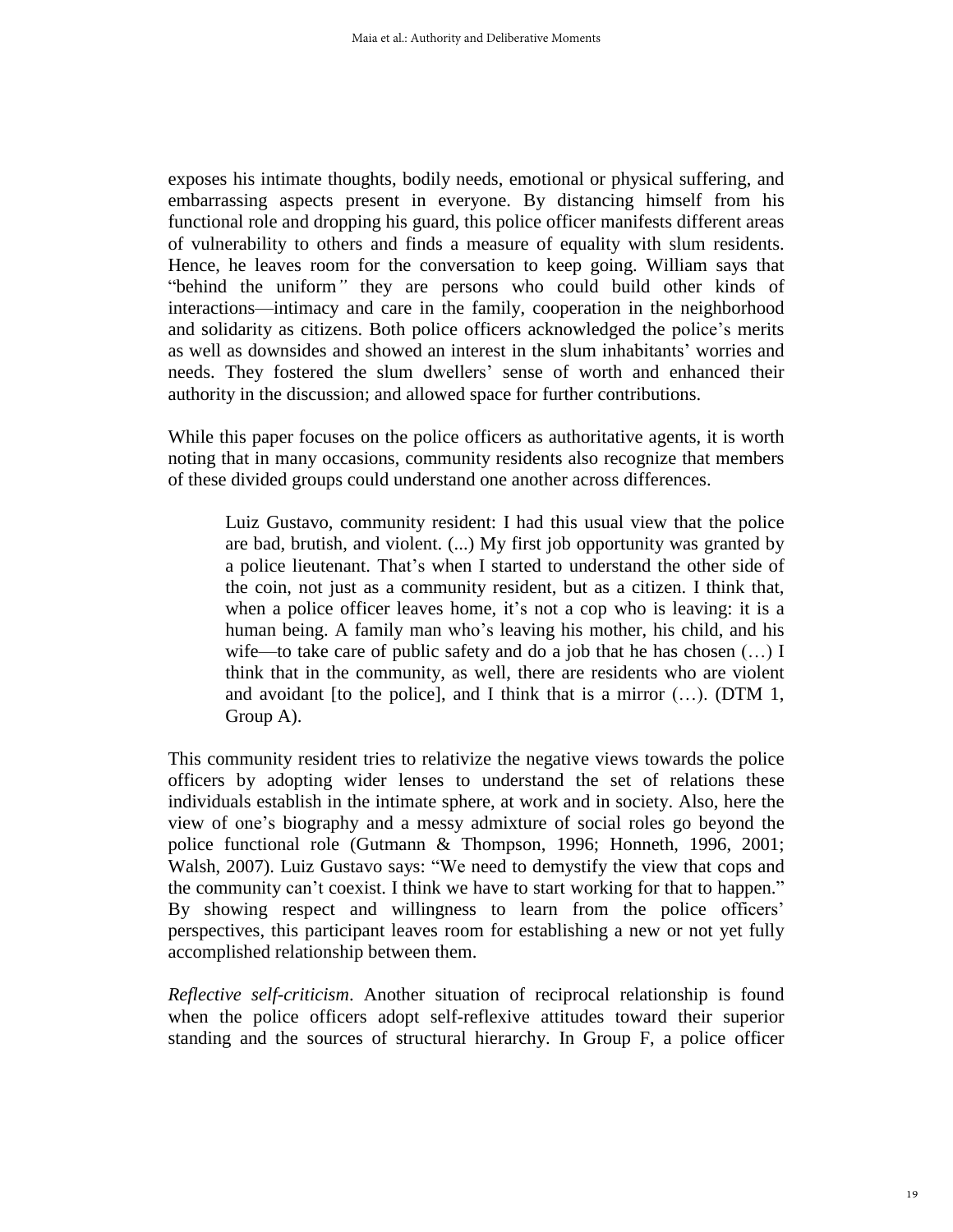brought particular situations of the exercise of power into discussion:

Sérgio, police officer: The police has a strict disciplinary regime, which means the hierarchy determines that the orders are top-down. But this discipline cannot be blindly followed; you have to preserve your "I" (...) Of course, I can be punished for that [taking my own direction], right? And here comes our great dilemma: Stay or leave the institution? Is it something that I believe in? Is it something that I believe can be changed? I believe in participatory, democratic management, so that society can express their desires and what they expect from the police. But many sectors and those in high ranks—the secretary of public security, delegates, and colonels—do not see with good eyes the intervention of civilians. They say others want to teach them how to do their job  $(...)$  but it's not like that; there are things we don't know (DTM 4, Group F).

This police officer takes distance from his functional role and invites other participants to think along with him about "internal" dilemmas of an authorityholder. Instead of lecturing or defending the police institution from an externalobserver perspective as experts often do, Sérgio motivates group participants to perceive the police officers' internal doubts and pressures to conform to expected behavior. He encourages others to adopt a performative attitude to assess the system of rules and uncontrollable influences shaping the circumstances police officers find themselves in: "We need to make a good decision regarding someone's life in seconds, whereas a judge, a prosecutor, a jury, would have days, months, or even years to decide." Through an open-to-dialogue posture, Sérgio requests slum residents to question what is demanded for their mutual benefits*.* By putting the conflict between police officers and slum residents into a new perspective as part of a joint conversation, he creates opportunities for the less powerful to raise objections over the power-holders and the authority system alike.

To summarize, the police officers, in the cited excerpts, did not insist in their functional authority. Very frequently, the functional credential remained as a condition of self-identification, but these individuals employed different mechanisms—such as empathetic understanding, search for commonalities and self-criticism—to relate to the community residents in different domains of experience and to keep the space of communication open. Typically, in these moments, the police officers showed respect to their interlocutors. Their attitudes appear to evoke in the other discussants an expectation of a "response" rather than a "reaction." Hence, the police officers suggest that community residents could articulate their claims and disappointments and say what is important in relation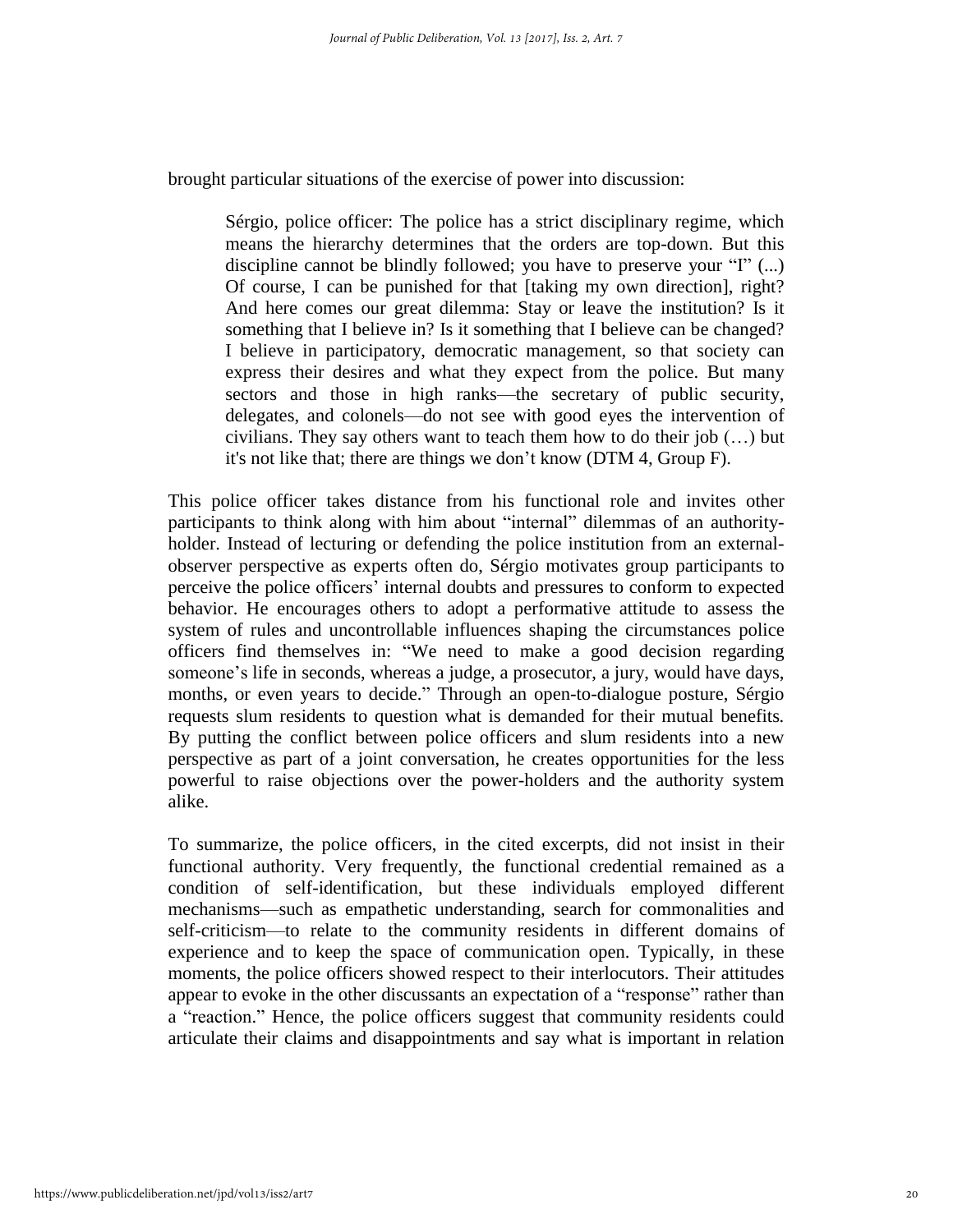to the other group. Most significantly, they could accept or reject claims in a mutual way.

# **Hierarchical relationships**

By contrast, in hierarchical relationships, speakers try to impose their own opinions or perspectives on the other participants. Hierarchy involves staking out one's position. Speakers assume that their position will withstand any questioning. To unpack how participants want to exert influence, we provide two empirical examples of authoritarian behavior: a) commanding and b) lecturing.

*Commanding*. In group A, a female police officer directly takes on a clear-cut hierarchical post, generally through a functional credential that ensures her greater authority. This posture imparts the speaker with a superior position, allowing her to guide or control the discussion, even issuing orders to the other participants.

Hanna, police officer: My dear lady, the Federal Constitution dictates that security is not only my responsibility; it's yours as well. If the community is not involved in security, we won't have safety, we just won't. (DTM 2, Group A).

Hanna, police officer: Is this debate about each one's personal impressions about police work? Is the discussion about that? Because, if this is the case, then you should address the police force in the entire state of Minas Gerais. If you are to enumerate every situation that each one of you has lived through, I think we'll not have a debate. In my opinion, at least. If we are also going to enumerate all the times I've been attacked or mistreated by someone from the community (…) we'll be here for a long time. I think the discussion here is about general matters, not about specific cases. Do I have it wrong? (DTM 2, Group A).

Policewoman Hanna uses her high-ranked-officer credential to stand above others, and resorts to the system of norms established by the Brazilian constitution to arbitrate the solution for the problem at stake (public safety). Hanna regards the police as a decent institution, and she does not seem interested in engaging in any open reciprocal dialogue that questions the police practices or challenges her view.

The second example came in the wake of several other complaints about police abuse. Apparently, Hanna feels pressured and, again, she neither tries to understand the view of other participants nor does she reflect on the diverse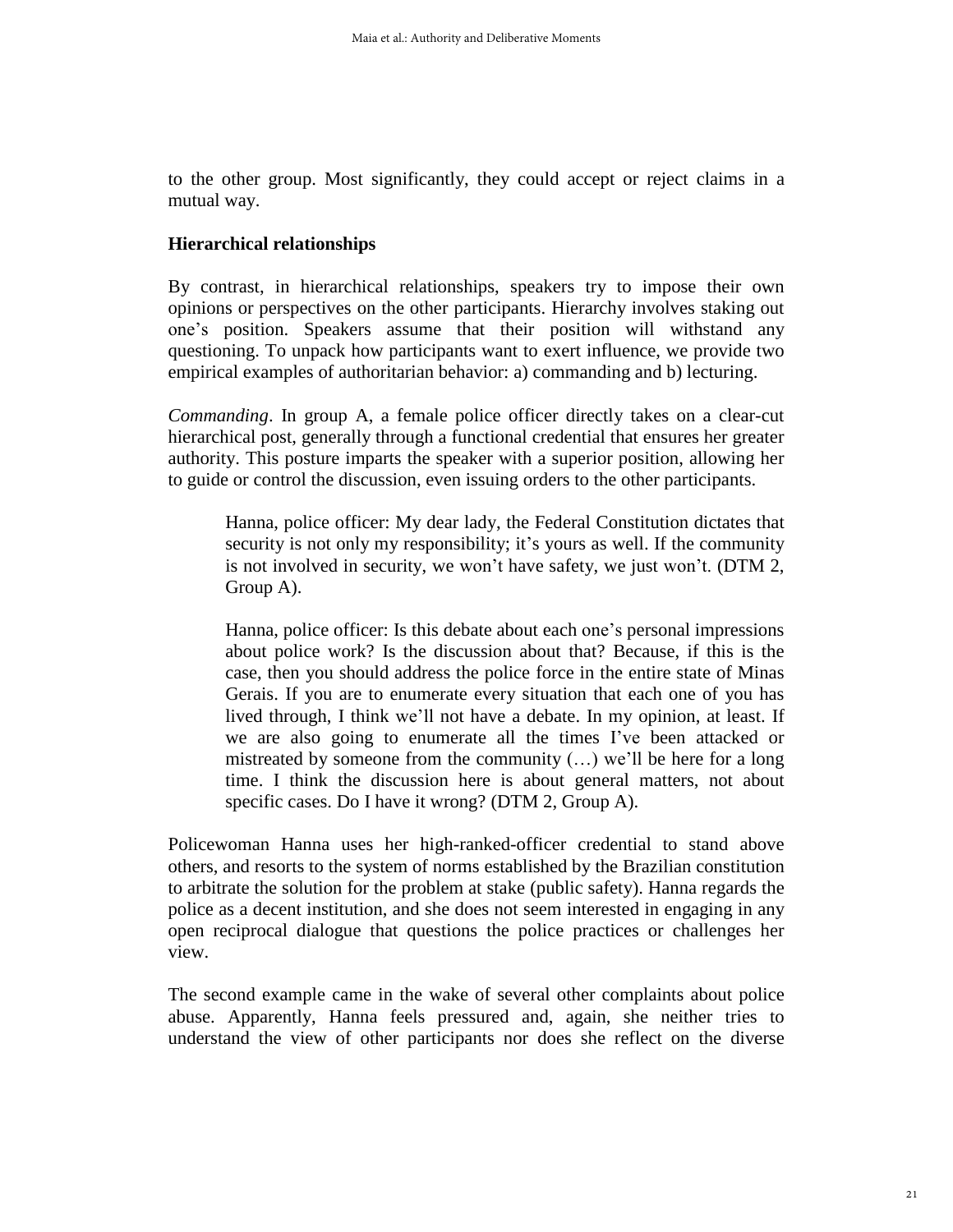opinions issued. Rather, she places herself as an office-bearer with authority as well as someone who is an authority on the subject under discussion. She claims that objective knowledge (not personal experiences) and accurate information "about the entire state police force" are needed for carrying out a proper discussion. She then characterizes slum residents' views as foolish. She says "It's interesting, isn't it? It's an extremely simplistic view, attributing a social problem to a professional class." In this way, Hanna disrespects previous opinions as well as participants in the discussion, and by no means considers others' opinions as equally valid. Once her instructions are not accepted without questioning, she threatens to leave the discussion: "I'm not here for this [to be criticized], and I'll walk out if this doesn't stop.*"* Here the policewoman's superior standing is used to create a gap between Hanna and the other participants; and the interaction is marked by a reaction-sparking communication.

*Reporting or Lecturing.* While examples above show a relatively aggressive attitude towards the other participants and/or to their arguments, here we identify a form of hierarchy rooted in politeness, provision of relevant information and rational arguments. However, the speech is not a dialogue, but some kind of reporting or lecturing towards an "audience." Police officer Guilherme's lengthy statement is a good example:

Guilherme, police officer: Good morning, everyone, again. And Marcia [the moderator], I ask everyone, in relation to that first question, to correctly define what we are discussing. Are we discussing the police's efficiency in the community or are we discussing a culture of peace with the police? Because we need to see if there's a real problem regarding the culture of peace with the police. We can look upon this [issue] in another way, through the complaints about the police's misguided actions in order to define this correctly. (...) Kaique, efficiency is one thing, and the culture of peace and the type of work done by the police in the community is another (...), whether it is effective or not, we're discussing one thing, but whether it is peaceful or not  $(...)$ , that's very different. Then, I'd like to, if you allow me, to talk about the culture of peace with the police officer. When we talk about peace, I cannot, honestly,  $(...)$  see the problem of peace with the police as being a problem. (DTM 2, Group C).

Police officer Guilherme presents good reasoning in a polite and professional way. He attempts to define the problem at stake and make useful distinctions, but he does not submit what he says to collective scrutiny. Previous studies have found that framing the discussion can produce domination insofar as this operation prevents participants from presenting their views or basing their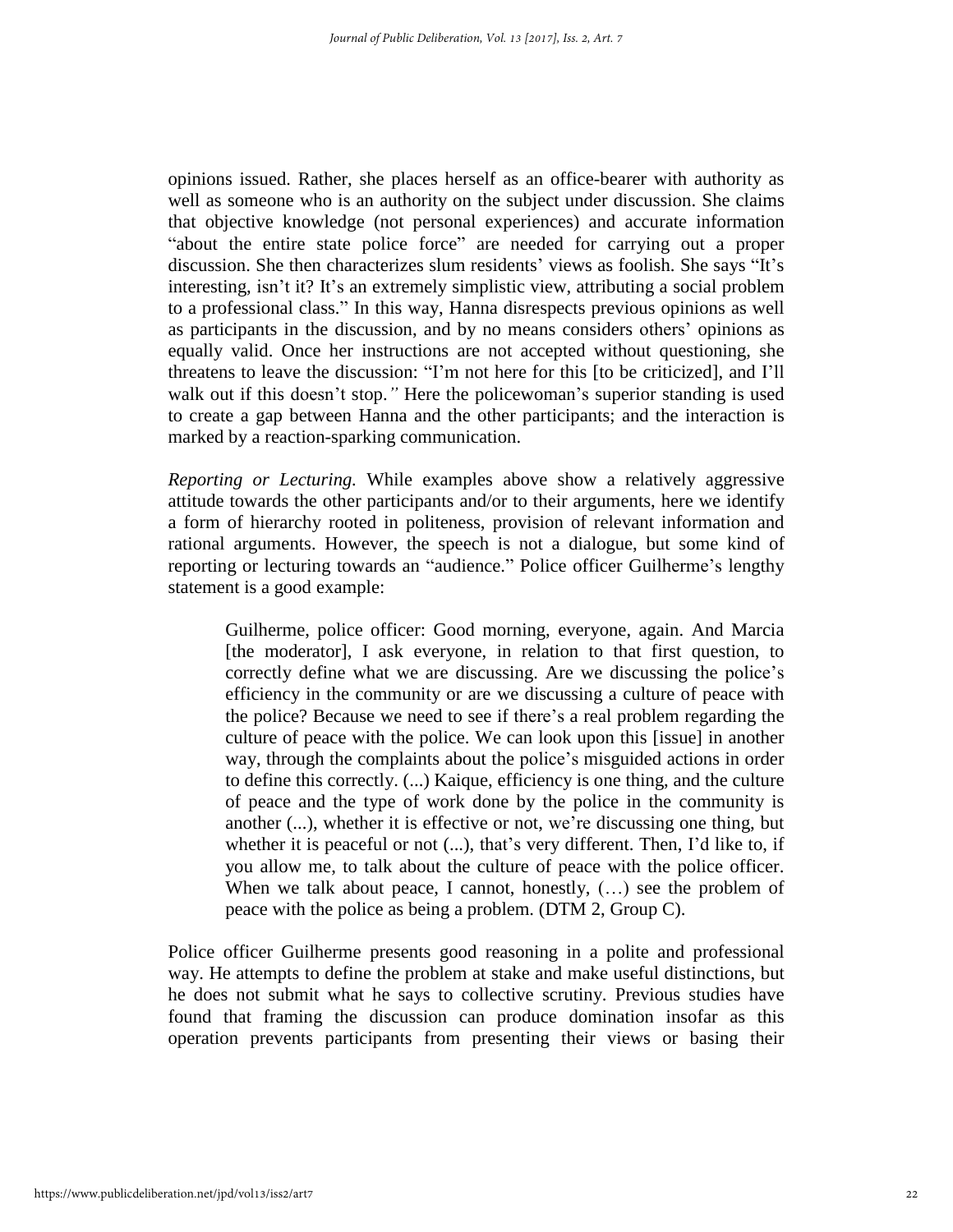judgments on a wide range of relevant reasons (Calvert & Warren, 2014; Mendelberg, 2002). Guilherme refuses to accept, even to acknowledge, the several dimensions of the problem evoked by the other participants, including the moderator; and thus he shapes unilaterally the environment of conversation. His unimpeachable certainty is professed when he concludes there is no conflict between the slum residents and the police, and therefore, there is no problem to be discussed.

Under this circumstance, Guilherme creates an atmosphere that tends to obstruct other participants' autonomy to reject his claims. Such an authoritarian posture precludes the possibility of bringing a divergent view into the discussion; and it also prevents participants from eventually adjusting where they stand as a consequence of what is said. He thus closes the possibility of jointly constructing a conversation. This attitude undermines the equality norm of discussion, leading to a painful silence in the group. Bickford regards silence as an indicator of nonverbal refusal to engage with the others' claims (Bickford, 1996). Participants could hardly speak in order to open new directions in the conversation, let alone seek to build a bridge between their differences. Even if using different means (commanding, reporting, lecturing), they are not truly open to consider what other people say. The space of conversation is restricted, and is likely to be defined by the more powerful speakers.

### **Reactions towards Authority**

Whereas one may expect that authoritarian behavior constrains deliberative possibilities, this dynamic is not straightforward since it also depends on how other participants react, as well as on what they say. Furthermore, we should keep in mind that deliberation occurs in groups, and, thus, we need to pay attention to the ongoing interaction produced by many participants and how they react to authoritarian speech acts.

Our fourth question inquired into the responses of group participants to different types of authority. Our findings revealed that claims with authority resting on personal experience were largely accepted. In contrast, claims based on functional authority (even when this credential was accompanied by personal experience) provoked more diversified reactions, being rejected or ignored more frequently than experiential knowledge. Since experiences are not closely related to strict division of labor, discussants may acknowledge that this type of "authoritative standing" has no hegemony over them. Therefore, they may be more receptive to it. By contrast, discussants may resist a functional stance of power because it may block their autonomy to engage in critical examination of themselves and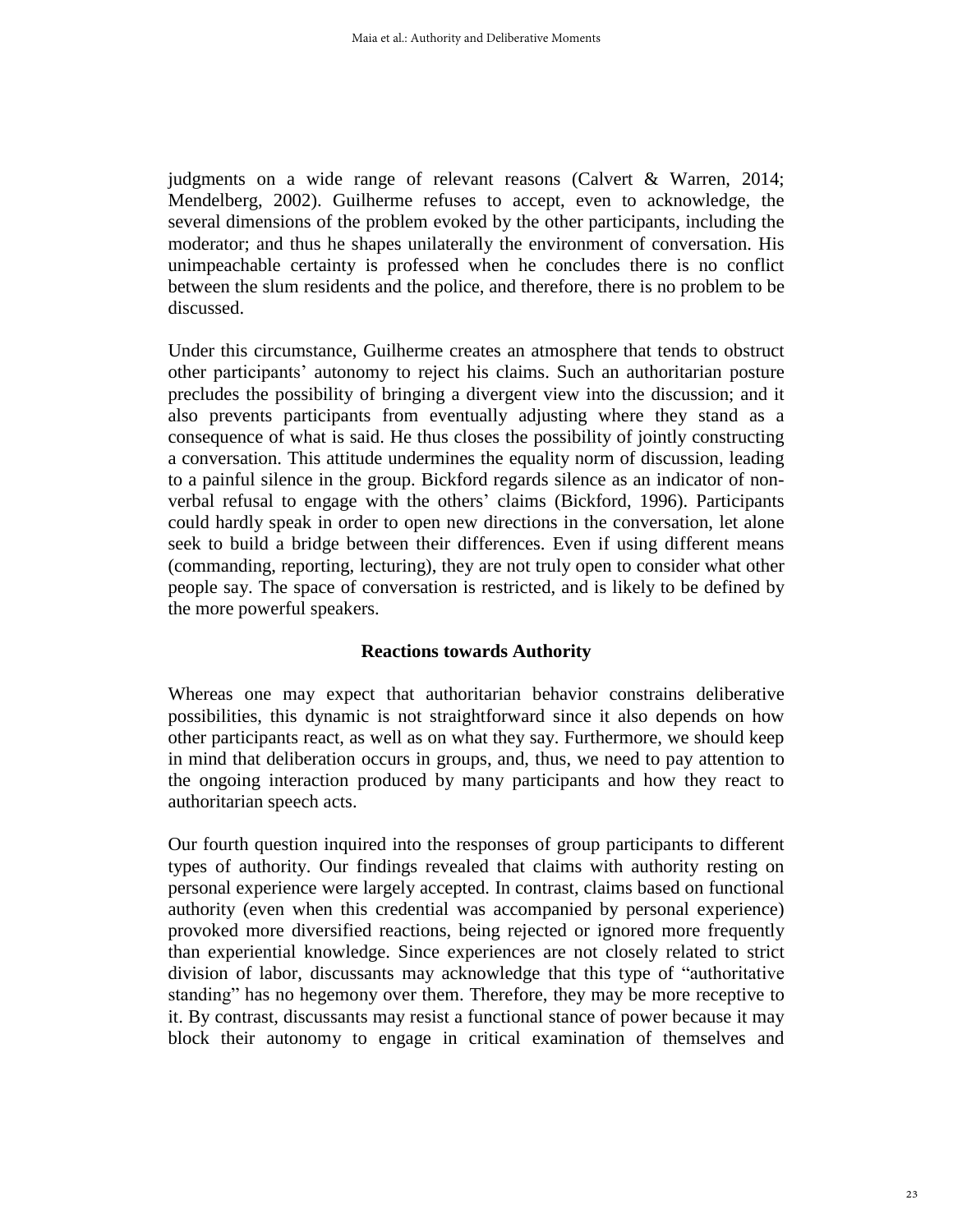others—interpreting, questioning, and making demands through mutual communication.

Indeed, deliberative theory indicates that hierarchical relationships are never fully closed, but always subject to challenge (Habermas, 1984, 1996; Laden, 2012; Thompson, 2008). This study corroborates the view that speakers with greater authority can easily end a conversation that raises objections or present reasons to revise a certain proposition (Laden, 2012). However, our analysis urges closer attention to moments when the exercise of authority does not undermine deliberative quality of discussions. For instance, in Group A, community inhabitants resisted police officer Hanna's attempts to impose her viewpoints on others. They promptly rebutted the claim that a "qualified" discussion would not occur through so many personal stories. Many slum residents kept on telling their personal stories. Thus, the relationship dominance-submissiveness could not take place and deliberation was sustained by group discussants.

Now consider the second case of authoritarian relationship. In the course of conversation, police officer Guilherme showed politeness and rational argumentation; he called other participants by their names and demanded attention to what he said. Yet, Guilherme unilaterally framed the problem to be addressed, controlled the themes that could be talked about and often made long interventions that minimized other participants' chance to speak. In this situation, dominant behavior was complemented by submissive behavior. Participants were not able to re-configure the relationship in order to shape the conversation in a mutual way; and we hardly found any contestation. Thus, deliberation remained at a low level.

Prior scholarship suggests that people in disadvantaged positions hold back their voices in public discourse, due to a number of factors: the vulnerability of members from disadvantaged groups in the face of powerful ones; the lack of confidence and inhibition to challenge authoritative behavior; the avoidance of embarrassment and attempts to minimize the conflict; and the prioritization of bonds of connection with others (Conover & Searing, 2005; Gerber, 2015; Karpowitz & Mendelberg, 2014; Karpowitz, Mendelberg, & Shaker, 2012; Maia, 2014; Pedrini et al., 2013; Walsh, 2004; Warren, 2006). Our study clarifies how different sources of authority used by group discussants contribute either to enlarge or reduce the space of mutual communication among them. Yet, since authority is embedded within social interactions as such, these relations should be seen in the light of the individual potential to re-open the space for reciprocal communication.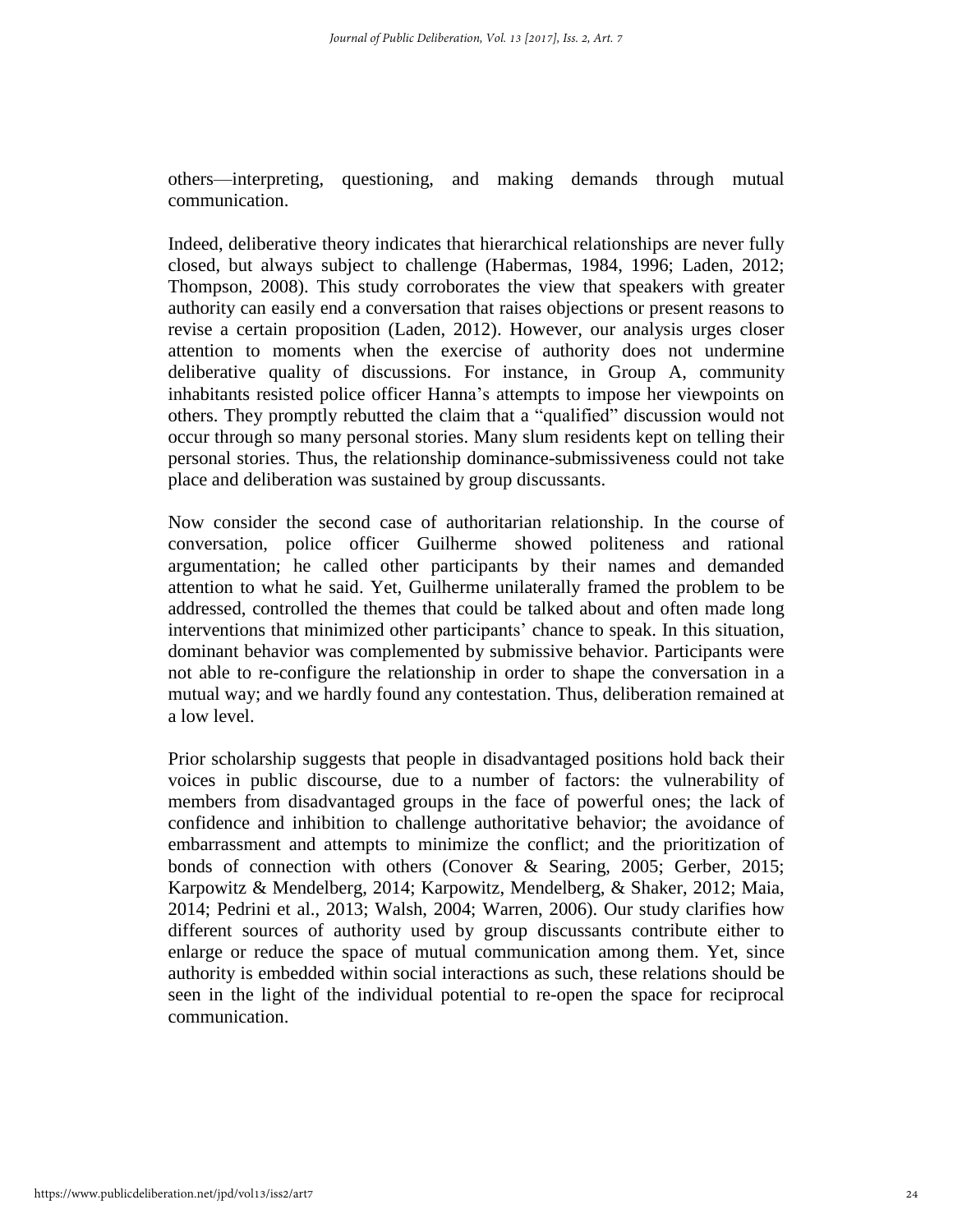#### **Conclusion**

Dynamics of reciprocal and hierarchical relationships within face-to-face discussions in groups unequal in power has not received systematic attention in studies on deliberation. This study focused on how slum residents and police officers structured conversation more or less spontaneously. It examined different moments of deliberation, sources of authority enlisted in each moment, and reciprocal and hierarchical interactions among participants. Our conclusion can be summarized in two major findings.

First, while it might be fairly obvious that reciprocity is conducive to deliberation and authority tends to obstruct it, we moved beyond this general insight. Our study provides empirical evidence supporting the view that some forms of authority are coercive while other forms can be non-dominative and attuned with freedom (Habermas, 1984, 1996; Laden, 2012; Warren, 1996). Whereas our findings demonstrate that authority is mostly based on pre-existing social and institutional hierarchies, a close analysis of types of credentials helps us to grasp a nuanced interplay of forms to exert influence. In general terms, claims backed up by experiential knowledge favored mutual discursive engagement across group lines, while claims based on functional roles tended to block this type of communication. This paper offers important insights into how we can move beyond the more familiar, fixed, or constraining view of authority to assess the ways individuals situate and resituate themselves to reciprocate an invitation to dialogue. Paying closer attention to the combination of sources of authority and behaviors that help to create reciprocity pushes the view of deliberation further away from simplistic notions of equality.

Second, this study might add a layer to the growing literature concerned with the mechanisms required to build deliberation in groups unequal in power. Horizontal and reciprocal interactions were built when the police officers: a) engaged in perspective-taking, projecting, and understanding the disadvantaged subjects' frustrations, resentments, and fears; b) made a self-description of themselves that diluted their ascendency over others or produced a narration to build bridges to other participants; c) displayed a respectful stance toward those with less authority and an openness to their insights, perceptions, needs, or interests; d) ensured inclusiveness and voice for those with lower authority; and e) allowed critical reflection, including criticism on sources of authority themselves. We expect that these behaviors can be incentivized by moderators in deliberative forums. In many circumstances, the aforementioned mechanisms could help participants invested with authority and those in lower position to mutually shape the space of discussion, in spite of the fact that reciprocal relationship might be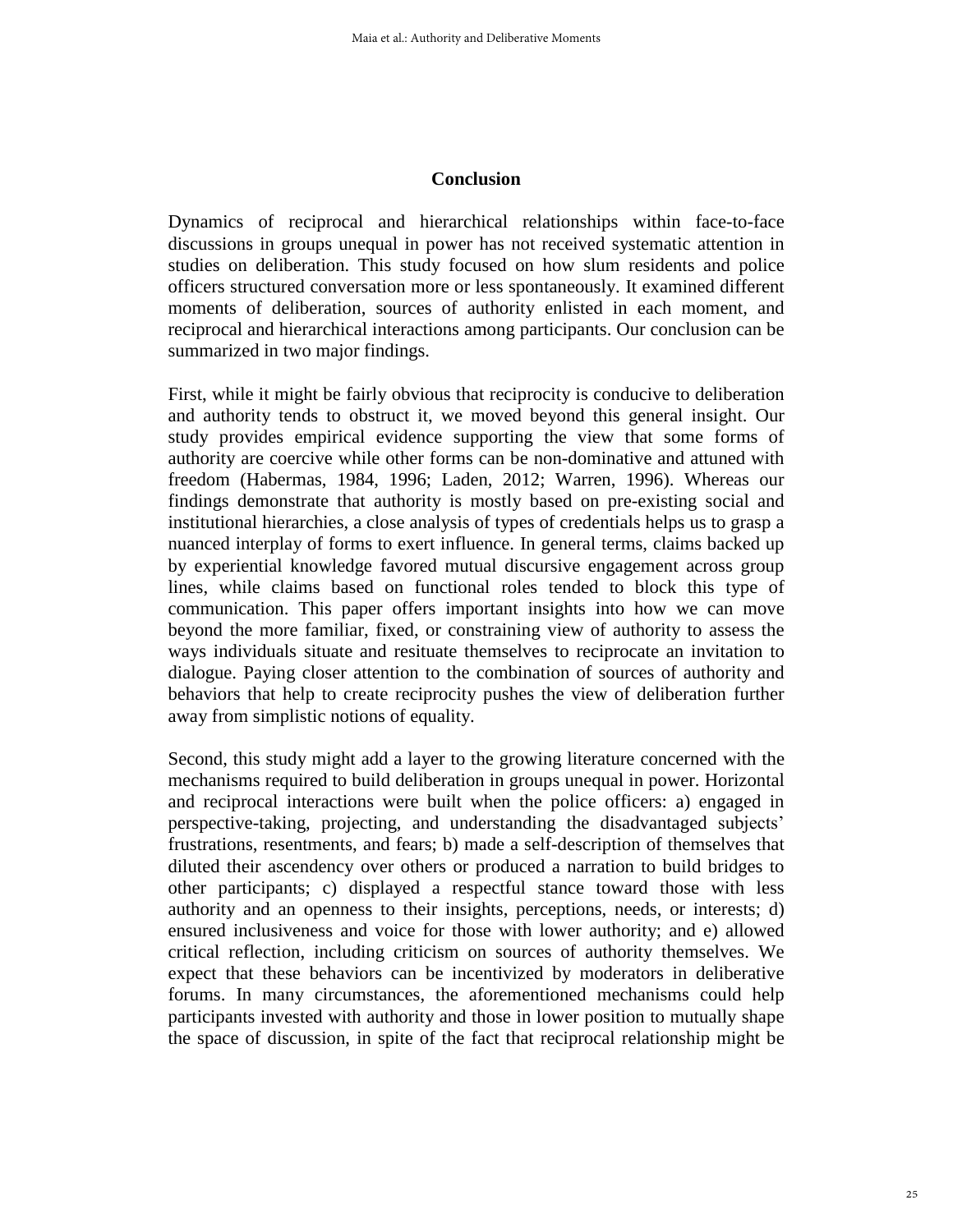achieved only by some speakers and in certain "moments."

Like any empirical study, this comes with several limitations. We should be cautious about making generalizations out of our investigation of six discussion groups. Future research could further analyze different types of conflict and seek to unpack how individuals challenge illegitimate authority in distinct situations. While we are aware that the composition of the group and its procedure shape the types of interactions, we could not specify the sorts of impacts that ethnic and gender composition, for example, played in the group dynamics or in individual attitudes in this study. Further research could also investigate different roles performed by the moderator or the emergence of leadership among group discussants in reciprocal and in hierarchical relationships alike. Despite these limitations, this study suggests that scholars and forum-organizers should pay more attention to different moments within discussion as well as the constitution of reciprocal invitation to dialogue in contexts torn by deep conflicts.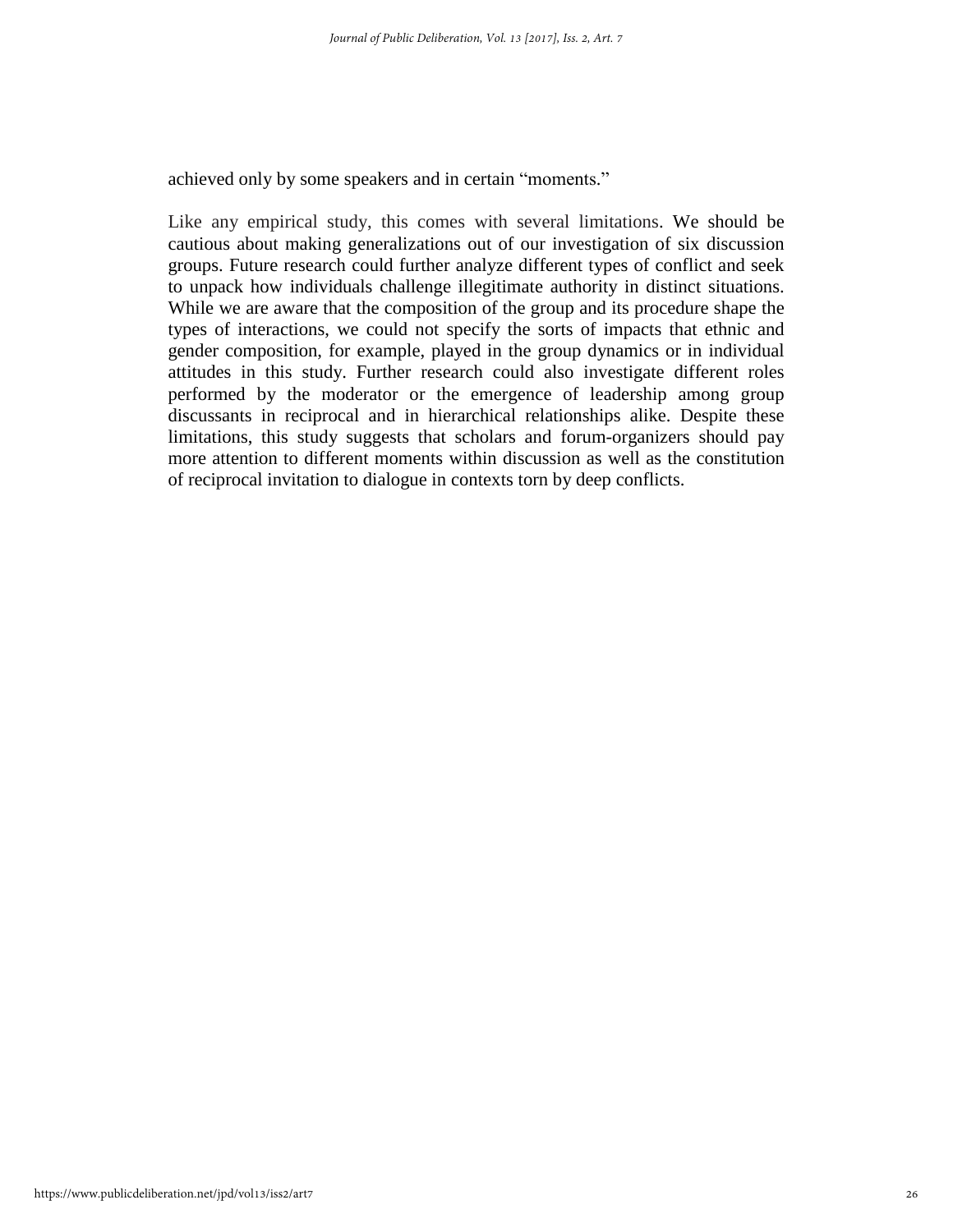#### **References**

- Adams, B. E. (2014). Reason-giving in deliberative forums. *Journal of Public Deliberation, 10*(2), 6.
- Arias, E. D. (2006). The dynamics of criminal governance: Networks and social order in Rio de Janeiro. *Journal of Latin-America Studies, 38*(2), 293-325.
- Arias, E. D. (2013). The impacts of differential armed dominance of politics in Rio de Janeiro, Brazil. *Studies in Comparative International Development, 48*(3), 263-284.
- Bächtiger, A., & Gerber, M. (2014). Gentlemanly conversation or Vigorous contestation?: An exploratory analysis of communication modes in a transnational deliberative pool (Europolis). In K. Grölund, A. Bächtiger, & M. Setälä (Eds.), *Deliberative mini-publics: Involving citizens in the democratic process* (pp. 115-134). Colchester, UK: ECPR Press
- Bickford S. (1996). *The dissonance of democracy: Listening, conflict, and citizenship*. New York: Cornell University Press.
- Black, L. W. (2008). Deliberation, storytelling, and dialogic moments. *Communication Theory, 18*, 93-116.
- Caluwaerts, D., & Kavadis, D. (2014). Deliberative democracy in divided Belgium: An alternative for a democracy on the edge? In A. Bächtiger, K. Grölund & M. Setälä, (Eds.), *Deliberative mini-publics: Involving citizens in the democratic process* (pp. 135-156). Colchester, UK: ECPR Press.
- Caluwaerts, D., & Reuchamps, M. (2014). Deliberative stress in deeply divided Belgium. In J. E. Ugarriza & D. Caluwaerts (Eds.), *Democratic deliberation in deeply divided societies from conflict to common ground* (pp. 35-52). Basingstoke, UK: Palgrave MacMillan.
- Calvert, A., & Warren, M. (2014). Deliberative democracy and framing effects: Why frames are a problem and how deliberative mini-publics might overcome them. In K. Grönlund, A. Bächtiger, & M. Setälä (Eds.), *Deliberative mini-publics: Involving citizens in the deliberative process* (pp. 203-224). Colchester, UK: ECPR Press.
- Cinalli, M., & O'Flynn, I. (2014). Public deliberation, network analysis and the political integration of Muslims in Britain. *The British Journal of Politics*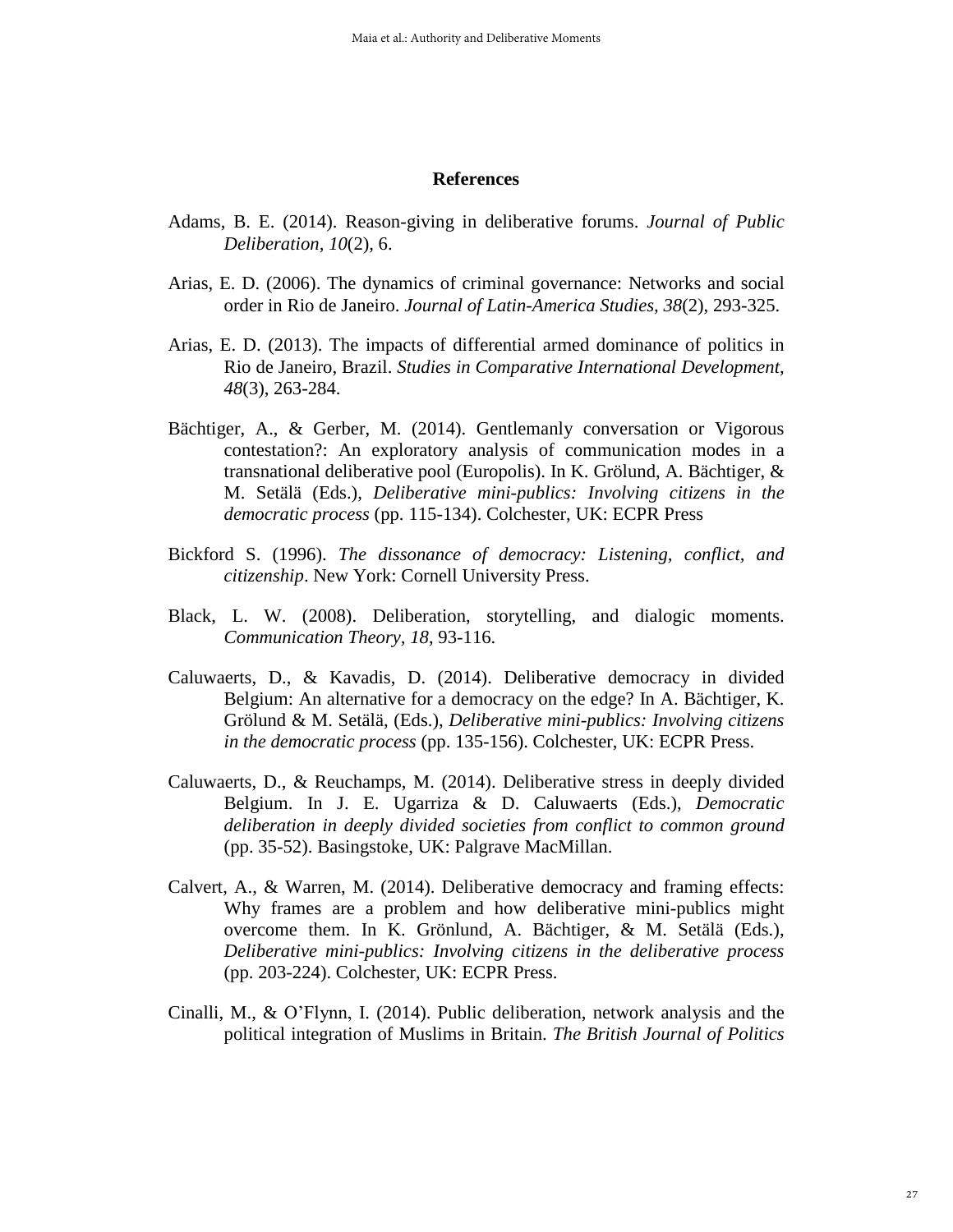*& International Relations, 16*(3), 428-451.

- Cohen, J. (1997). Procedure and substance in deliberative democracy. In J. Bohman & W. Rehg (Eds.), *Deliberative democracy: Essays on reason and politics* (pp. 407-437). Cambridge, MA: MIT Press.
- Connolly, W. (1991). *Identity/difference: Democratic negotiations of political paradox*. Ithaca, NY: Cornell University Press.
- Conover, P. J., & Searing, D. D. (2005). Studying 'everyday political talk' in the deliberative system. *ActaPolitica, 40*, 269-283.
- Dembinska, M., & Montambeault, F. (2015). Deliberation for reconciliation in divided societies. *Journal of Public Deliberation, 11*(1), Article 12. Retrieved from http://www.publicdeliberation.net/jpd/vol11/iss1/art12
- Dryzek, J. S. (2005). Deliberative democracy in divided societies: Alternatives to agonism and analgesia. *Political Theory, 33*(2), 218-242.
- Fishkin, J. S., & Luskin, R. C. (2005). Experimenting with a democratic ideal: Deliberative polling and public opinion. *Acta Politica, 40*, 284-298.
- Gerber, M. (2015). Equal partners in dialogue? Participation equality in transnational deliberative poll (Europolis). *Political Studies, 63*, 110-130.
- Grölund, K., Bächtiger, A., & Setälä, M. (2014). *Deliberative mini-publics: Involving citizens in the democratic process*. Colchester, UK: ECPR Press.
- Gutmann, A., & Thompson, D. (1996). *Democracy and disagreement*. Cambridge, MA: Harvard University Press.
- Habermas, J (1992). Discourse ethics, law and *sttilichkeit*. In P. Dews (Ed.). *Autonomy and solidarity: Interviews with Jürgen Habermas* (pp. 245- 272). London, UK: Verso.
- Habermas, J. (1984). *Theory of communicative action: Reason and the rationalization of society*. Boston, MA: Beacon Press.

Habermas, J. (1996). *Between facts and norms*. Cambridge, MA: Polity Press.

Hayward, K. (2014). Deliberative democracy in Northern Ireland: Opportunities and challenges for consensus in a consociational system. In J. E. Ugarriza & D. Caluwaerts (Eds.), *Democratic deliberation in deeply divided*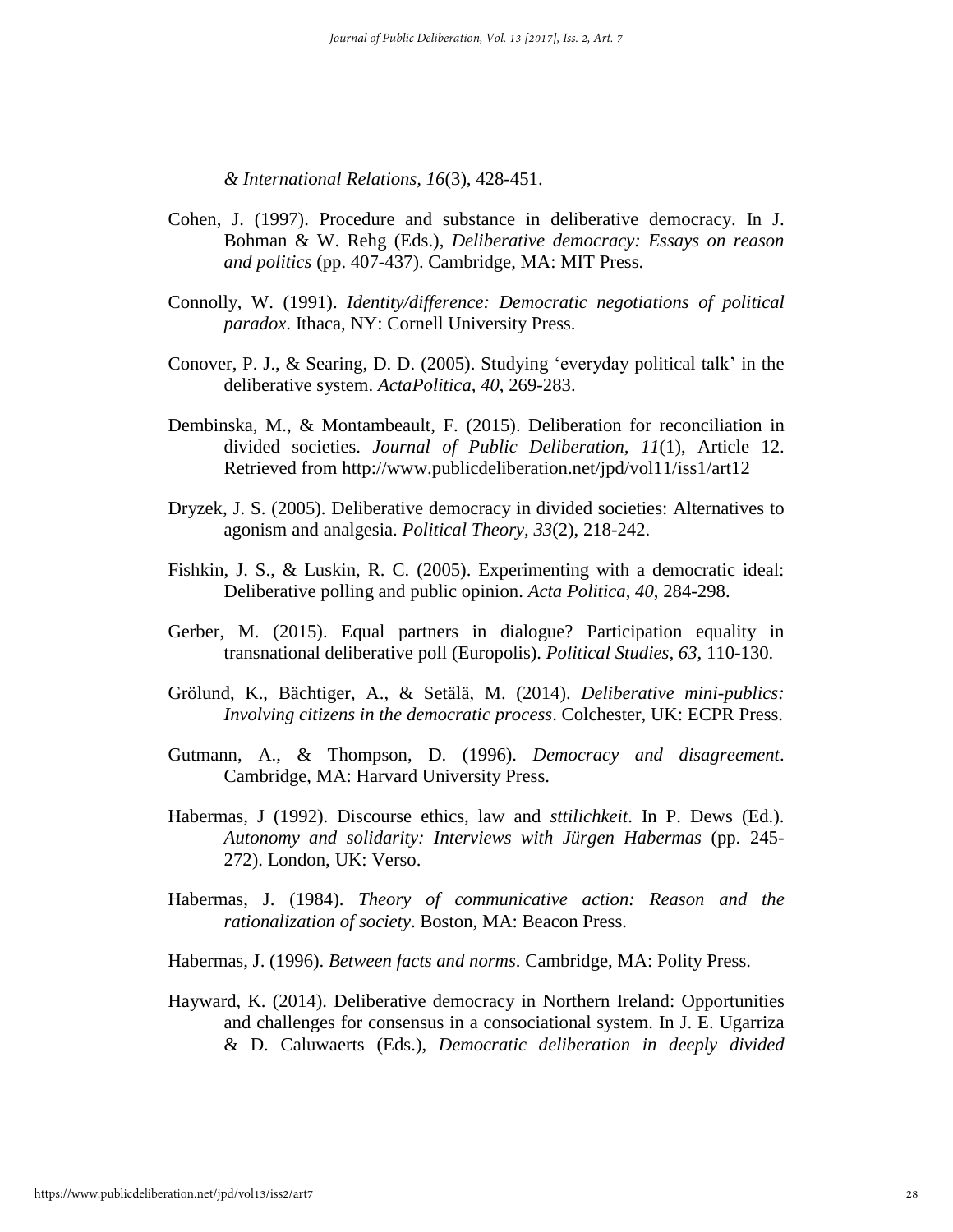*societies from conflict to common ground* (pp. 11-34). Basingstoke, UK: Palgrave MacMillan.

- Honneth, A. (1996). *The struggle for recognition: The moral grammar of social conflicts.* Cambridge, MA: The MIT Press
- Honneth, A. (2001). Invisibility: On the epistemology of 'recognition.' *The Aristotelian Society, 75*(1), 111-126.
- Jaramillo, M. C. (2013). *Deliberative transformative moments among excombatants in Colombia* (Doctoral dissertation, University of Bern).
- Jaramillo, M. C., & Steiner, J. (2014). Deliberative transformative moments: A new concept as amendment to the discourse quality index. *Journal of Public Deliberation, 10*(2), 8.
- Kanra, B. (2012). Binary deliberation: The role of social learning in divided societies. *Journal of Public Deliberation, 8*(1), Article 1. Retrieved from http://www.publicdeliberation.net/jpd/vol8/iss1/art1
- Karpowitz, C. F., & Mendelberg, T. (2014). *The silent sex: Gender, deliberation, and institutions*. Princeton, NJ: Princeton University Press.
- Karpowitz, C. F., Mendelberg, T., & Shaker, L. (2012). Gender inequality in deliberative participation. *American Political Science Review, 106(3),*  533-547*.* doi: 10.1017/S0003055412000329
- Karpowitz, C. F., & Raphael, C. (2016). Ideals of inclusion in deliberation. *Journal of Public Deliberation 12*(2), Article 3. Retrieved from http://www.publicdeliberation.net/jpd/vol12/iss2/art3
- Knight, J., & Johnson, J. (1997). What sort of political equality does deliberative democracy require. In J. Bohman & W. Rehg (Eds.), *Deliberative democracy: Essays on reason and politics* (pp. 279-319). Cambridge, MA: MIT Press.
- Laden, A. S. (2012). *Reasoning: A social picture*. Oxford, UK: Oxford University Press.
- Luskin, R. C., O'Flynn, I., Fishkin, J. S., & Russell, D. (2014). Deliberating across deep divides. *Political Studies, 62*(1), 116-135.
- Maia, R. C. M. (2012). *Deliberation, the media and political talk.* New York: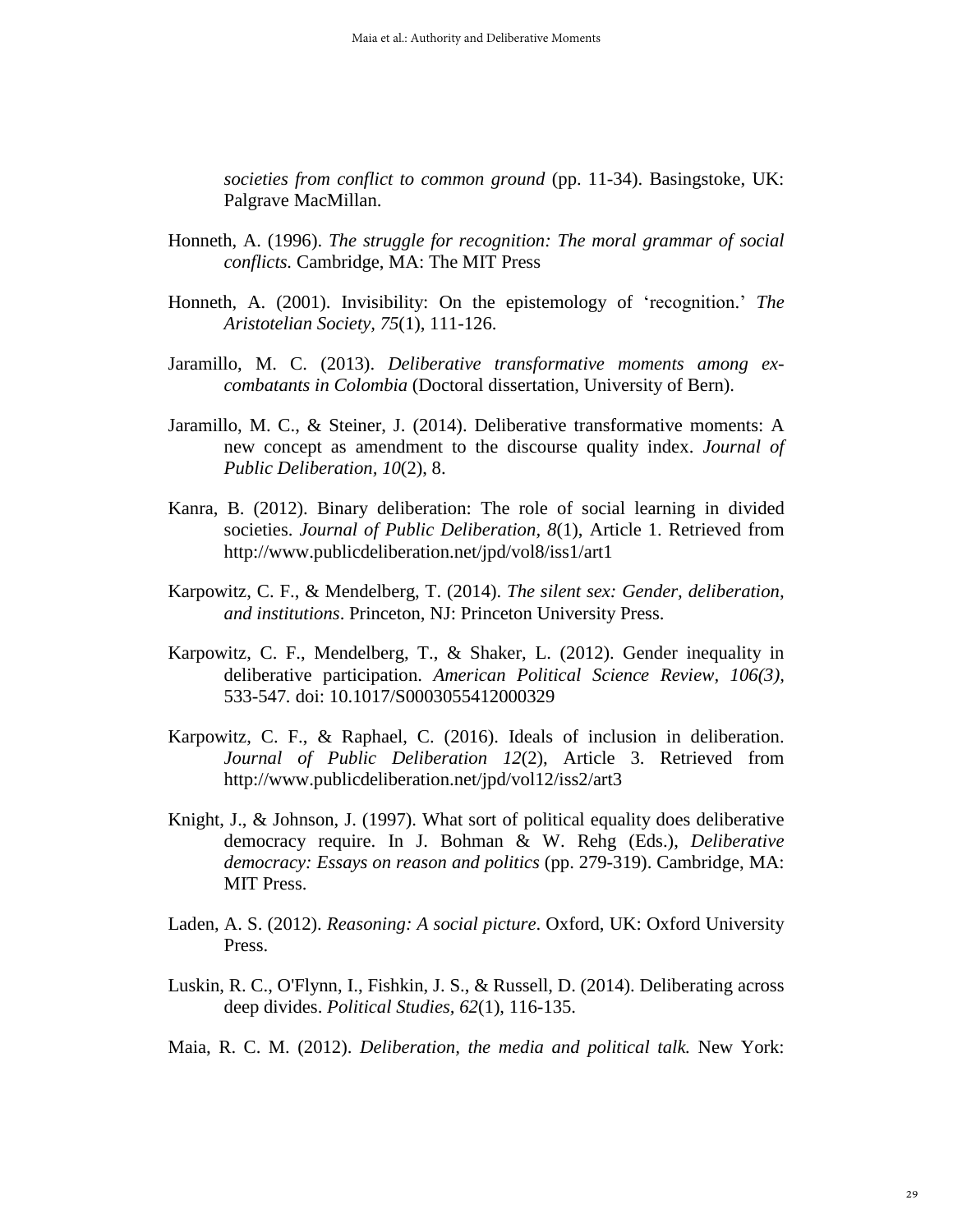Hampton Press.

Maia, R. C. M. (2014). *Recognition and the media*. London: Palgrave McMillan.

- Maia, R. C. M. (2017) Politicisation, New Media and Everyday deliberation. In C. Hay, M. Flinders, P. Fawcett, & M. Wood (Eds.), *Anti-politics, depoliticisation and governance* (pp. 180-235). Oxford, UK: Oxford University Press
- Mansbridge, J. (1983). *Beyond adversary democracy*. Chicago: University of Chicago Press.
- Marques, A. C. S., & Maia, R. C. M. (2010). Everyday conversation in the deliberative process: An analysis of communicative exchanges in discussion groups and their contributions to civic and political socialization. *Journal of Communication, 60*(4), 611-635.
- Mendelberg, T. (2002). The deliberative citizen: Theory and evidence. In M. X. Delli Carpini, L. Huddy, & R. Y. Shapiro (Eds.), *Political decision making, deliberation, and participation: Research in micropolitics* (pp. 151-193). Greenwich, UK: JAI Press.
- Mendelberg, T., Karpowitz, C. F., & Oliphant, J. B. (2014). Gender inequality in deliberation: Unpacking the black box of interaction. *Perspectives on Politics, 12*(1), 18-37.
- Moellendorf, D. (2007). Reconciliation as a political value. *Journal of Social Philosophy, 38*(2), 205-221.
- Montag, W. (2000). The pressure of the street: Habermas's fear of the masses. In M. Hill & W. Montag (Eds.), *Masses, classes, and the public sphere* (pp. 132-145). New York: Verso.
- Moy, P., & Gastil, J. (2006). Predicting deliberative conversation: The impact of discussion networks, media use, and political cognitions. *Political Communication, 23*(4), 443-460.
- Morrell, M. (2010). *Empathy and democracy: Feeling, thinking and deliberation*. State College, PA: Penn State University Press.
- O' Flynn, I. (2007). Divided societies and deliberative democracy. *British Journal of Political Science, 37*(4), 731-751.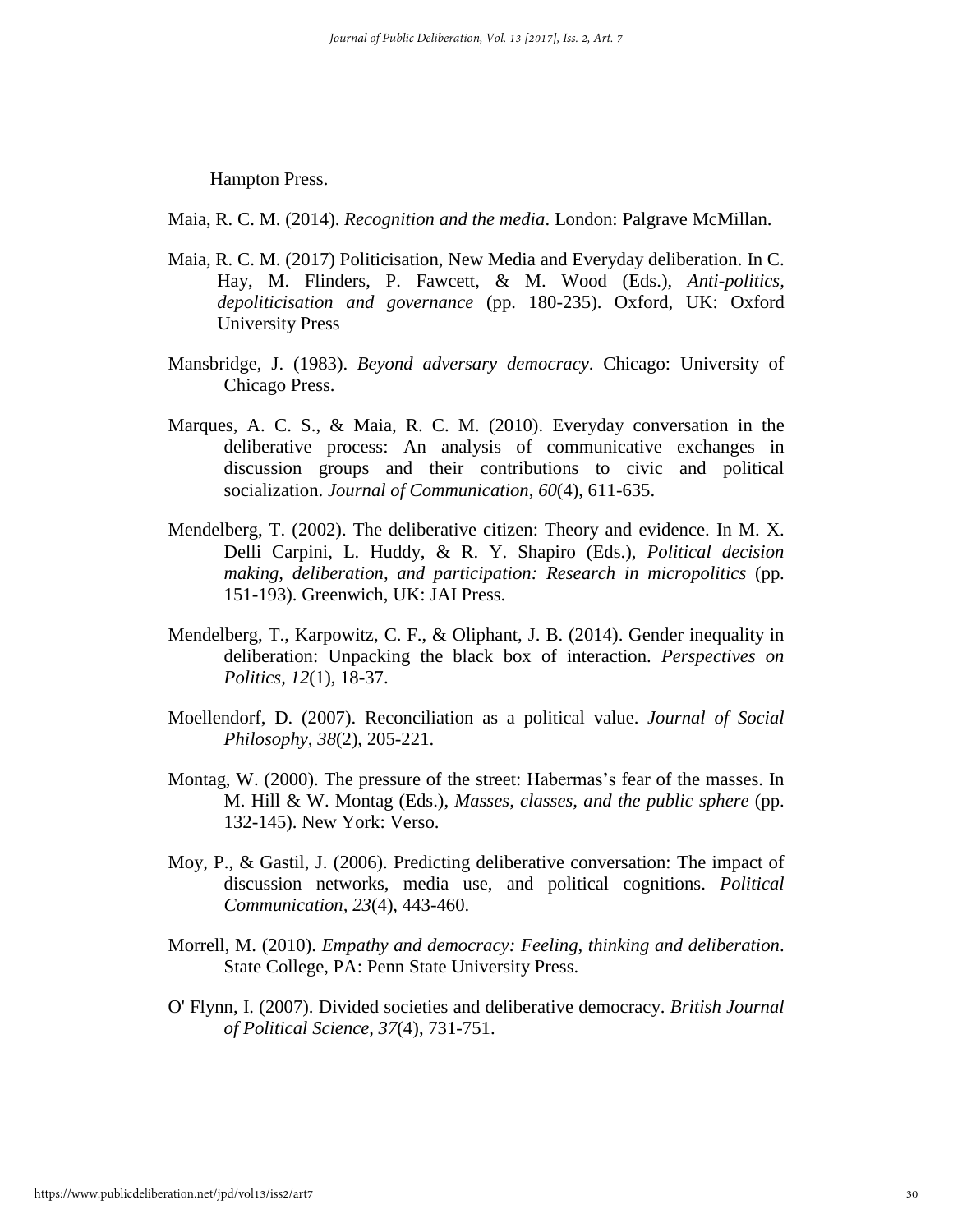- Orozco, M. M., & Ugarriza, J. E. (2014). The people, the politicians and the courts. A preliminary assessment of deliberative capacity in Colombia. In J. E. Ugarriza, & D. Caluwaerts (Eds.), *Democratic deliberation in deeply divided societies from conflict to common ground* (pp. 73-88). Basingstoke, UK: Palgrave MacMillan.
- Parsons, T. (1963). On the concept of political power. *Public Opinion Quarterly, 27*, 37-62.
- Pedrini, S., Bächtiger, A., & Steenbergen, M. R. (2013). Deliberative inclusion of minorities: Patterns of reciprocity among linguistic groups in Switzerland. *European Political Science Review*, *5*(3), 483-512.
- Phillips, A. (1996). Dealing with difference: A politics of ideas, or a politics of presence?. In S. Benhabib (Ed.), *Democracy and difference* (pp. 139-152). Princeton, NJ: Princeton University Press.
- Polletta, F. (2007). Just talk: Public deliberation after 9/11. *Journal of Public Deliberation, 4*(1), 2.
- Polletta, F., & Lee, J. (2006). Is telling stories good for democracy? Rhetoric in public deliberation after 9/11. *American Sociological Review, 71*, 699-721.
- Saward, M. (2009). Authorization and authenticity: Representation and the unelected. *Journal of Political Philosophy, 17*(1), 1-22.
- Setälä, M., & Herne, K. (2014). Normative theory and experimental research in the study of deliberative mini-publics. In K. Grölund, A. Bächtiger, & M. Setälä (Eds.), *Deliberative mini-publics: Involving citizens in the democratic process* (pp. 59-76). Colchester, UK: ECPR Press.
- Steiner, J. (2012). *The foundations of deliberative democracy: Empirical research and normative implications*. Cambridge, MA: Cambridge University Press.
- Steiner, J., Jaramillo, M. C., Maia, R. C. M., & Mameli, S. (2017). *Deliberation across deeply divided societies.* Cambridge, MA: University Press.
- Thompson, D. F. (2008). Deliberative democratic theory and empirical political science. *Annual Review of Political Science, 11*, 497-520.
- Ugarriza, J. E., & Caluwaerts, D. (Eds.). (2014). *Democratic deliberation in deeply divided societies from conflict to common ground*. Basingstoke,